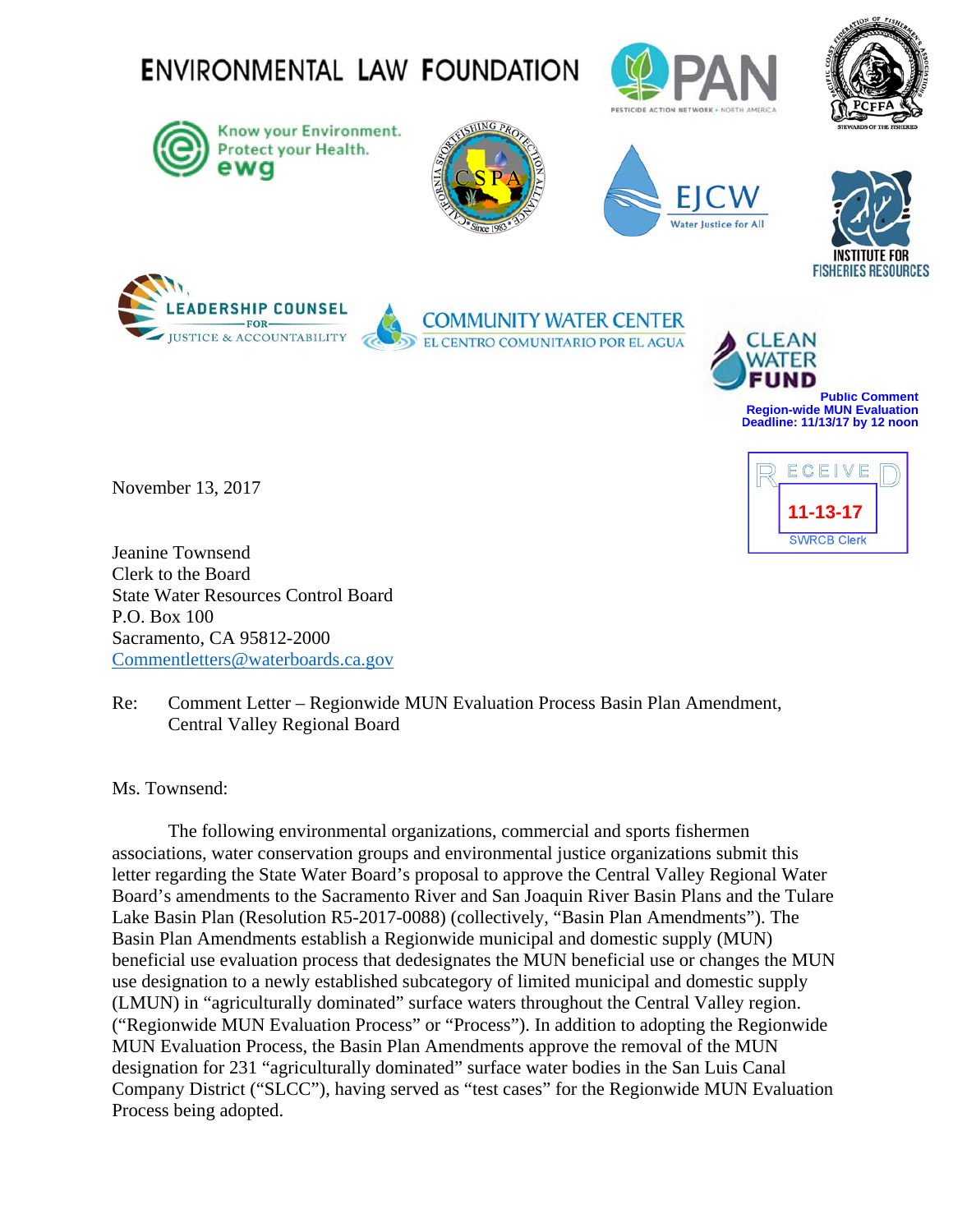We write today on behalf of the Environmental Law Foundation, Environmental Justice Coalition for Water, California Sportfishing Protection Alliance, Pesticide Action Network – North America, Pacific Coast Federation of Fishermen's Associations, Institute for Fisheries Resources, Environmental Working Group, Leadership Counsel for Justice and Accountability, Community Water Coalition, and Clean Water Fund. We appreciate the opportunity to submit comments in the public interest as there are serious deficiencies in the Basin Plan Amendments. In particular:

- The Staff Report indicates that approximately 6,000 water bodies could be eligible for dedesignation as supporting MUN uses or redesignation to LMUN, effectively lowering water quality standards for a large portion of water bodies in the Central Valley despite the legal problems outlined in this letter;
- The Regionwide MUN Evaluation Process allows substantially more water bodies to be exempted from protecting water bodies as sources of drinking water than that allowed under the Resolution 88-63 State Water Board Sources for Drinking Water Policy ("Drinking Water Policy");
- The newly established LMUN beneficial use subcategory is not a valid water quality standard, as required by federal and state law;
- The Process does not require monitoring to assure protection of downstream waters, as required by law;
- The Regionwide MUN Evaluation Process does not address protection of groundwater quality;
- The result of the Process will leave a considerable number of water bodies without water quality standards, as the MUN beneficial use was their only designated beneficial use, leaving protections for fish and wildlife, groundwater recharge, irrigation supply and other existing beneficial uses unprotected;
- The Regionwide MUN Evaluation Process fails to provide for required peer review; and
- The Regionwide MUN Evaluation Process is inconsistent with other substantive laws, including the equivalency requirements under CEQA, the human right to water under Water Code § 106.3, and the reasonable use and public trust doctrines.

 The Regionwide MUN Evaluation Process and the dedesignations of the SLCC water bodies are in violation of the Federal Water Pollution Control Act, 33 U.S.C. § 1251 et seq. ("Clean Water Act"), the Porter-Cologne Water Quality Control Act, Water Code § 13000 et seq. ("Porter-Cologne"), the federal and state antidegradation policies, the human right to water codified under Water Code § 106.3, and other applicable federal, state and common law provisions. As a result, the Basin Plan Amendments will cause significant degradation to already-impaired surface and groundwaters in the Central Valley, substantially harm users near these waters, as well as downstream water users, and will exacerbate the impacts to downstream waters of the San Francisco Bay-Delta. The signatories to this letter strongly counsel the State Board to return the Basin Plan Amendments to the Regional Board with directions consistent with this letter, as discussed in more detail below.

## **I. The Basin Plan Amendments' Approach to MUN Dedesignation Violates State and**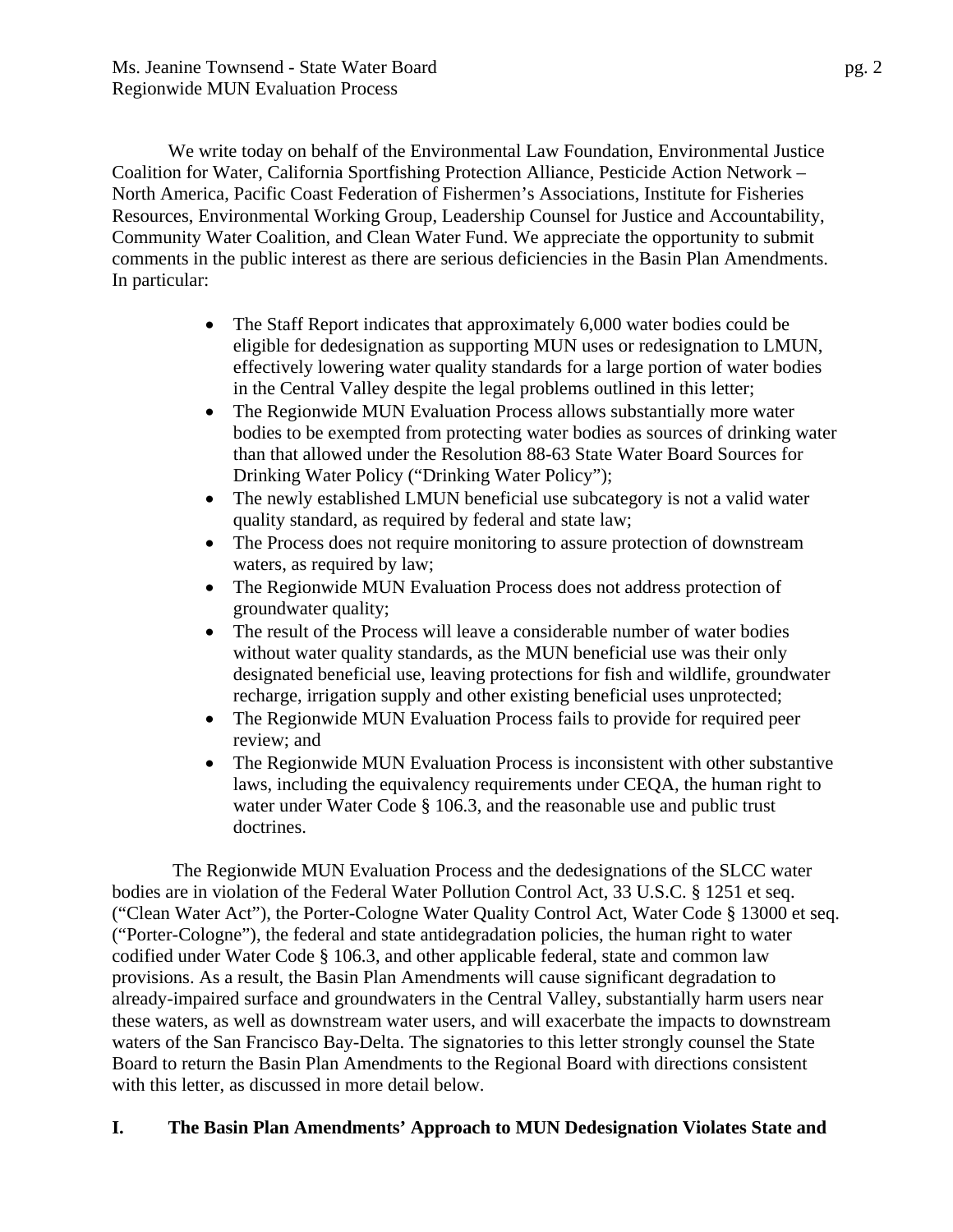#### **Federal Law.**

 $\overline{a}$ 

#### *A.* **The Regional Board Is Unlawfully Dedesignating a Much Broader Category of Waters than Allowed by the Drinking Water Policy***.*

Exception 2b of the Drinking Water Policy allows exemption of MUN use designation for a specific and limited type of surface water body.<sup>1</sup> Exception 2b applies only to surface waters that are "in systems designed or modified for the primary purpose of conveying or holding agricultural drainage waters, provided that the discharge from such systems is monitored to assure compliance with all relevant water quality objectives as required by the Regional Boards."<sup>2</sup>

The Basin Plan Amendments extend this limited exception to apply to "ag dominated" waters, defined as "systems designed or modified for the primary purpose of conveying or holding waters used for or resulting from agricultural production, and/or water bodies with greater than 50 percent of the flow dependent on agricultural operations for greater than 50 percent of the irrigation season." (Resolution R5-2017-0088, Attach. 1 at 9.)<sup>3</sup>

The Process proposes to dedesignate two categories of waters. The first is Constructed Ag Drainage/Combo ("C1"), which are constructed channels that convey both agricultural drainage and irrigation supply waters. (Resolution R5-2017-0088 at pp. 5, 35.) The second is Modified Ag Drainage/Combo ("M1"), which are channels that convey agricultural drainage and irrigation supply for waters defined as "a water body in which the hydrology has been changed through construction and/or management and/or in which the channel has been extensively realigned and reconstructed." (*Id.*) In addition, Closed Controlled Recirculating Systems may have their MUN designation removed when they are closed year-round or for the season they are closed, when closed seasonally. (*Id.*)

 These water bodies are much broader than the terms of Exception 2b for several reasons. First, they are used for both agricultural drainage and for irrigation supply. Because the MUN Evaluation Process does not distinguish between drainage and supply channels, it is unclear how many additional water bodies are being losing their MUN designation than would be allowed

<sup>&</sup>lt;sup>1</sup> Although the Drinking Water Policy does not itself designate or exempt beneficial uses (State Water Board WQO 2002-0015 (Vacaville)), the Regional Board implemented the Drinking Water Policy through a blanket MUN designation for all water bodies that are not identified in Table II-1 of their respective Basin Plans. Having designated all of these waters as MUN, the Regional Board is required to comply with substantive requirements for dedesignation. (Basin Plans, II-2.00; see also Order No. R5- 2010-0002-01, City of Turlock Water Quality Control Facility, NPDES No. CA0078948, Attachment F – Fact Sheet, at p. F-10-12.)

<sup>&</sup>lt;sup>2</sup> Resolution 88-63, Sources of Drinking Water Policy ("Drinking Water Policy"), at p. 2.

 $3$  The Staff Report is ambiguous about which waters the "ag dominated" definition applies to. While the flowchart (Resolution R5-2017-0088, Attach. 1 at p. 9) implies, via a footnote, that the definition applies only to B1 and B2 water bodies, the discussion of the categorization, the title of the entire Process, and the language of the Basin Plan Amendments themselves apply seem to use the "ag dominated" definition for all waters proposed for dedesignation or redesignation. (E.g., Staff Report at pp. v, xv, lix, 31.) Even under the narrowest application of the definition, however, this Process is legally inadequate.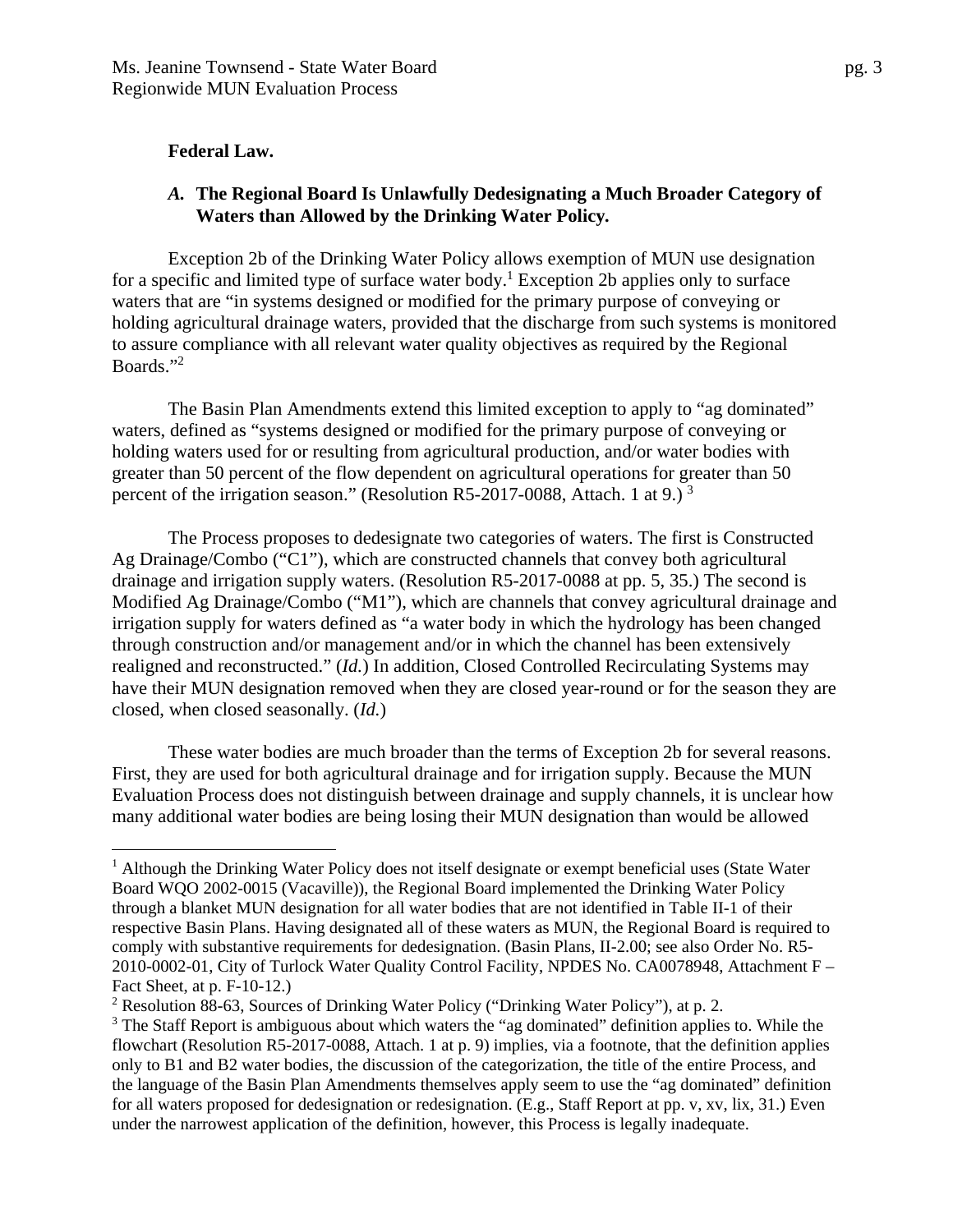under Exception 2b in the Drinking Water Policy. For example, the Basin Plan Amendments will dedesignate the MUN use from 231 water bodies, which total almost 500 stream miles. It is unknown how many of these are supply/drainage combo, and thus ineligible for dedesignation under the language of Exception 2b, and how many are drainage only and thus clearly eligible for dedesignation under the language of the Policy.<sup>4</sup> (Resolution R5-2017-0088, Att. 1, at pp. 14- $(28.)^5$ 

The second significant divergence from Exception 2b category is the definition of "modified" waters, <sup>6</sup> which is overly expansive, vague, and leaves little to distinguish between modified waters and natural channels. The Staff Report's definition of "Modified/Reconstructed Water Body" states:

Examples include any or a combination of the following:

- The natural head waters have been diverted
- The water body contains dams, diversion or other types of hydrologic modifications that make it infeasible to restore the water body to its original condition;
- The channel has been physically altered such as deepened, straightened and/or graded;
- Portions of water body are concrete lined and/or rip-rapped;
- Portions of water body have been piped.<sup>7</sup>

To compare, "Natural Water Body (in National Hydrography Dataset)" is defined as a "Water body feature type attribute is described as 'natural' or made up of 'natural' water bodies in the Standards for National Hydrography Dataset. Most common example of a natural water body is a feature type of 'Stream/River'. Water bodies that are not considered 'natural' include those with a feature type of 'Canal/Ditch' and 'Artificial Path'." (*Id.*) Moreover, "Natural Flow" is defined as "The flow of a water body without anthropogenic inputs and outside management, such as operational spills, drainage, or other diversions or inflows." (*Id.*)

The Staff Report's definitions leave few water bodies that would not constitute "modified," relative to "natural," for purposes of its eligibility for dedesignation (or change of designation to supporting LMUN uses, if it exclusively conveys irrigation supply water). California's water systems are largely modified and humans have altered the vast majority of streams, to some degree, from their original condition. The Staff Report states that the Central Valley's three basins together cover 40% of the State of California, 75% of which is irrigated

<sup>&</sup>lt;sup>4</sup> Assuming other legal requirements are met.

<sup>&</sup>lt;sup>5</sup> The Regional Board's Environmental Checklist calculated the SLCC District dedesignated water bodies to total 391 "channel miles." However, the total "length of water body segments (miles)" in Appendix 44 totals 470 miles. (Staff Report, Appendix L, p. 324.)

 $6$  Modified water bodies are divided into drainage and supply (M1) and supply only (M2). M1 are dedesignated as supporting MUN uses, whereas the smaller subset of M2 waters will have their use designation changed to LMUN.

<sup>&</sup>lt;sup>7</sup> Staff Report at p. lix.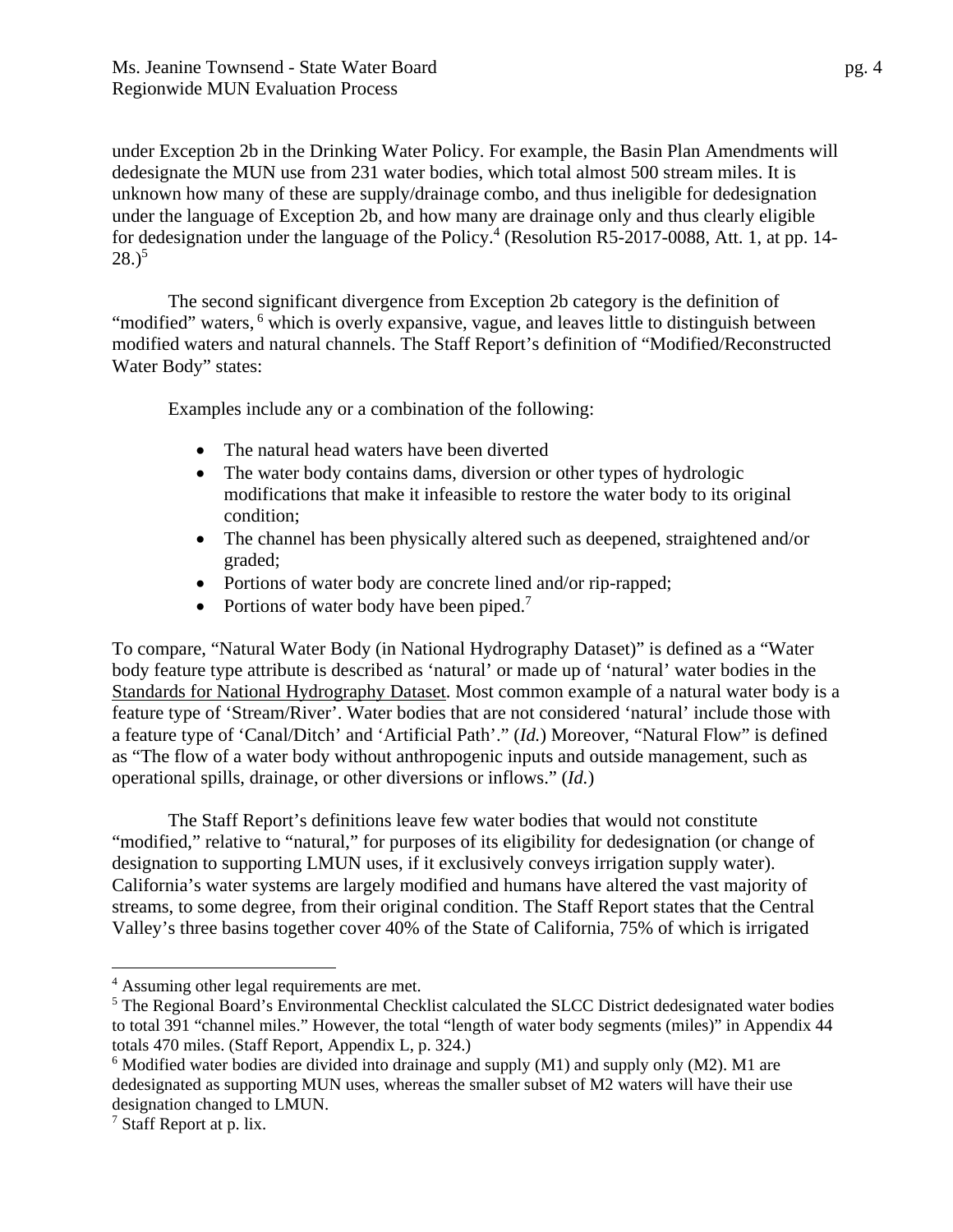agriculture and provide 51% of managed water supply.<sup>8</sup> It continues to explain that irrigated agriculture is the major land use in the valley floor portions of these basins and an extensive water supply and drainage network has been developed to serve the agricultural industry. (*Id*.) Thus, the Staff Report's expansive inclusion of waters deemed "modified" and its very narrow inclusion of waters deemed "natural" is incongruent with determining the level of water quality protection necessary for the particular water body.

Moreover, these definitions stray far from Exception 2b's "systems designed or modified *for the primary purpose* of conveying or holding agriculture drainage waters."<sup>9</sup> The Basin Plan Amendments, even when the defined categories are further qualified by the definition for "agriculturally dominated" waters, provide for a vastly broader category of water bodies eligible for MUN dedesignation than the narrow category in the Drinking Water Policy's categorical exemption for water bodies that were constructed or modified for the "primary purpose" of conveying agricultural drainage.

Third, the Basin Plan Amendments clearly intend the MUN dedesignation to benefit POTWs and storm water dischargers, as well as irrigated agriculture, and anticipate discharge permits of all these classes of dischargers will be modified accordingly.10 This underscores the deviation from the narrow category established under Exception 2b, based on the criteria that the system be constructed or modified for the "primary purpose" of conveying ag drainage. (Drinking Water Policy at p. 2.) The Drinking Water Policy has a separate categorical exemption for wastewater from POTWs and storm water runoff in Exception 2a. A separate process should be developed that will properly assess such discharges and their receiving water bodies. The processes should not be conflated.

*Statement that this issue was raised before the Regional Board:* This inconsistency with the categorical exemption in the Drinking Water Policy was raised by multiple parties, including the comments submitted by the San Francisco Baykeeper coalition<sup>11</sup> and the Sacramento River Source Water Protection Program.12

*Statement that the Regional Board's Response was inadequate***:** The Regional Board addressed these comments in the Regional Board's Response to Written Comments on A Basin Plan Amendment to Establish a Region-Wide Municipal and Domestic Supply (MUN) Beneficial Use Evaluation Process in Agriculturally Dominated Surface Water Bodies ("Response to Comments") in Broad Issues 1: Monitoring Impacts and 3: Consistency with the *Sources of Drinking Water Policy*. The Response to Comments made no changes to the Basin Plan Amendments in response to comments and nor did the responses elaborate on information that was provided in the Draft Staff Report. (See, e.g*.,* Response to Broad Comment 1, pp. 3-5, Broad

<u>.</u>

<sup>&</sup>lt;sup>8</sup> Staff Report at p. 5.

<sup>&</sup>lt;sup>9</sup> Drinking Water Policy at p. 2 (emphasis added).

<sup>&</sup>lt;sup>10</sup> Staff Report at pp. 71-72; Appendix L (Environmental Checklist) at pp. 341-42.

<sup>&</sup>lt;sup>11</sup> Erica Maharg, Managing Attorney, San Francisco Baykeeper et al., Letter to Anne Littlejohn, Regional Board (March 24, 2017) ("Baykeeper Letter"), at pp. 2-3.

<sup>&</sup>lt;sup>12</sup> Sacramento River Source Water Protection Program, Comments on Region-wide MUN De-Designation BPA ("SRSWPP Letter") at e.g. p. 5.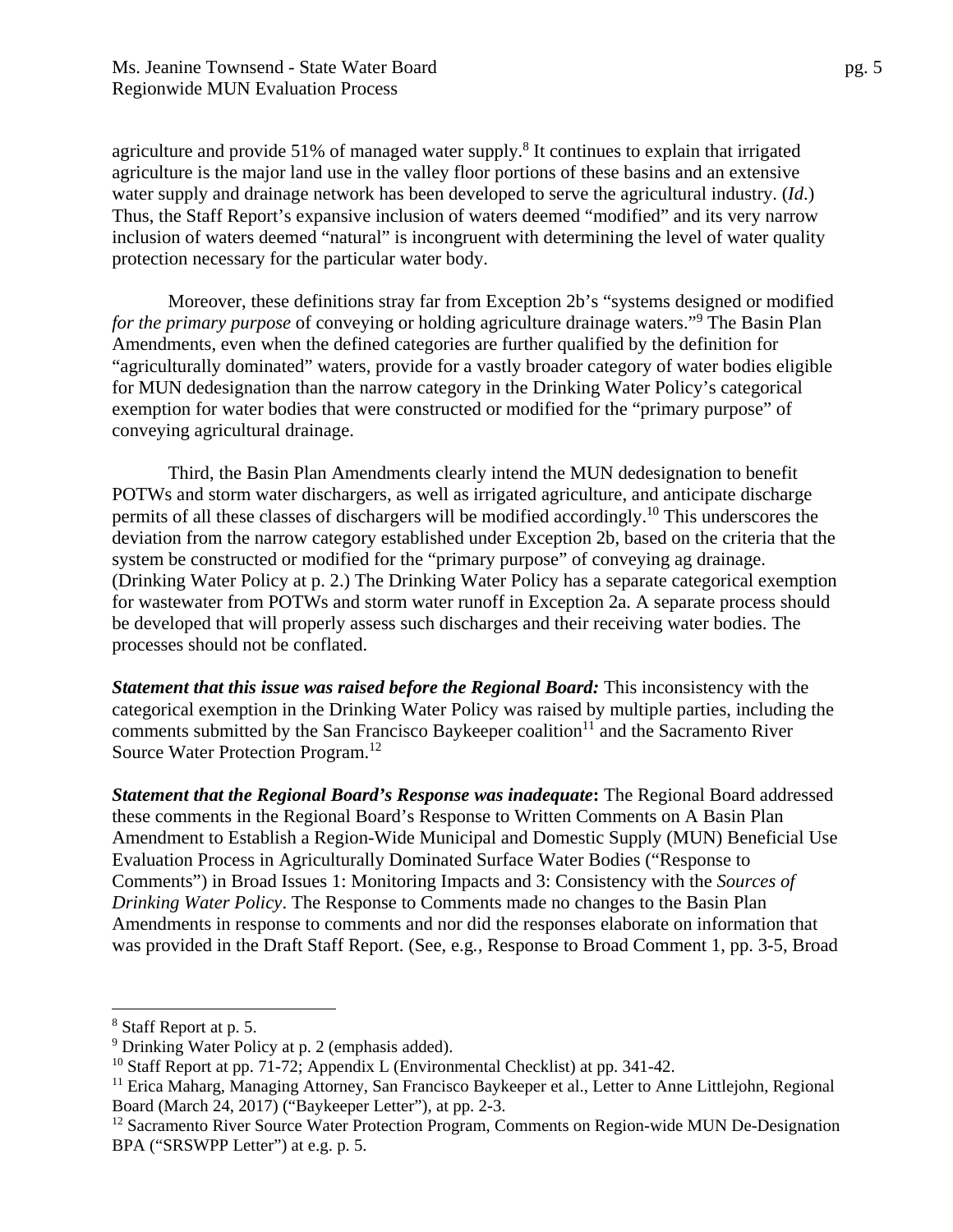Comment 3, p. 7; Response to Sacramento River Source Water Protection Program, pp. 9-10; Responses, pp. 12-13; Responses, pp. 21-22, p. 25, pp. 39-41.)

#### *B. The Regional Board Failed to Sufficiently Assess the Impacts of Removal of MUN Designation for Receiving Waters, Downstream Waters and Groundwater as Required Under Federal or State Law.*

When establishing, revising or removing a designated use, the Regional Board must demonstrate that it designated the highest use attainable for the receiving water body that will also protect downstream waters, consistent with the Clean Water Act's objective to restore and maintain the Nation's waters and at a minimum attain sufficient quality to protect fish and wildlife and recreational uses ("fishable/swimmable"). (33 U.S.C. §§ 1251(a), 1313(c); 40 CFR § 131.10; see also Water Code §§ 13000, 13240.)

The Regional Board must submit documentation to justify how its consideration of the use and value of the receiving waters for the public water supply, fish and wildlife habitat, irrigation supply, recreation, among others, appropriately supports the Regional Board's removal of the MUN designation. In developing a use and value demonstration, the Regional Board must consider downstream protection and existing use of the receiving water (e.g. that there is no evidence that the water body was used for drinking water and the water quality has not supported this use since 1975. (40 CFR § 131.10(a), (b); § 131.3.)

In a letter dated March 23, 2017, EPA commented on the Regional Board's proposed Basin Plan Amendments and found that its use and value demonstration was insufficient. EPA commented that the Staff Report stated that the removal of MUN use from agricultural dominated waters that convey or hold agricultural drainage may be consistent with 40 CFR §  $131.10(g)(1)$ , (g)(3), and (g)(4).<sup>13</sup> However, in its removal of the MUN use for waters in the San Luis Canal Company District, the EPA commented that Staff Report does not include further analysis to explain why the use removal meets the relevant §131.10(g) factors. (See 80 FR 51026 (August 21, 2015).) EPA noted that the Regional Board may choose between developing a use attainability analysis or a use and value demonstration, but that the Regional Board's documentation was insufficient: it provided some of the elements of both but insufficient information to satisfy either. $14$ 

None of these factors proffered by the Regional Board supports removal of the MUN designation for the SLCC waters or as justification for the Regionwide MUN Evaluation Process. In the Final Staff Report, the Regional Board states that the Drinking Water Policy exemption of the MUN designation from "Ag dominated water bodies that are designed or modified for the primary purpose of conveying or holding Ag drainage" is equivalent to the circumstances in 40 CFR 131.10(g) for establishing when an existing use is not feasibly attainable.<sup>15</sup> The Regional Board states that these water bodies have a higher risk of having naturally and human caused conditions that are sources of pollution, thus preventing attainment of the MUN use, citing 40

1

<sup>&</sup>lt;sup>13</sup> Matthew Mitchell, Water Quality Assessment Section, EPA, letter to Anne Littlejohn, Regional Board (March 23, 2017) ("EPA Letter"), at p. 1.

 $^{14}$  *Id.* 

<sup>&</sup>lt;sup>15</sup> Staff Report at p. 22.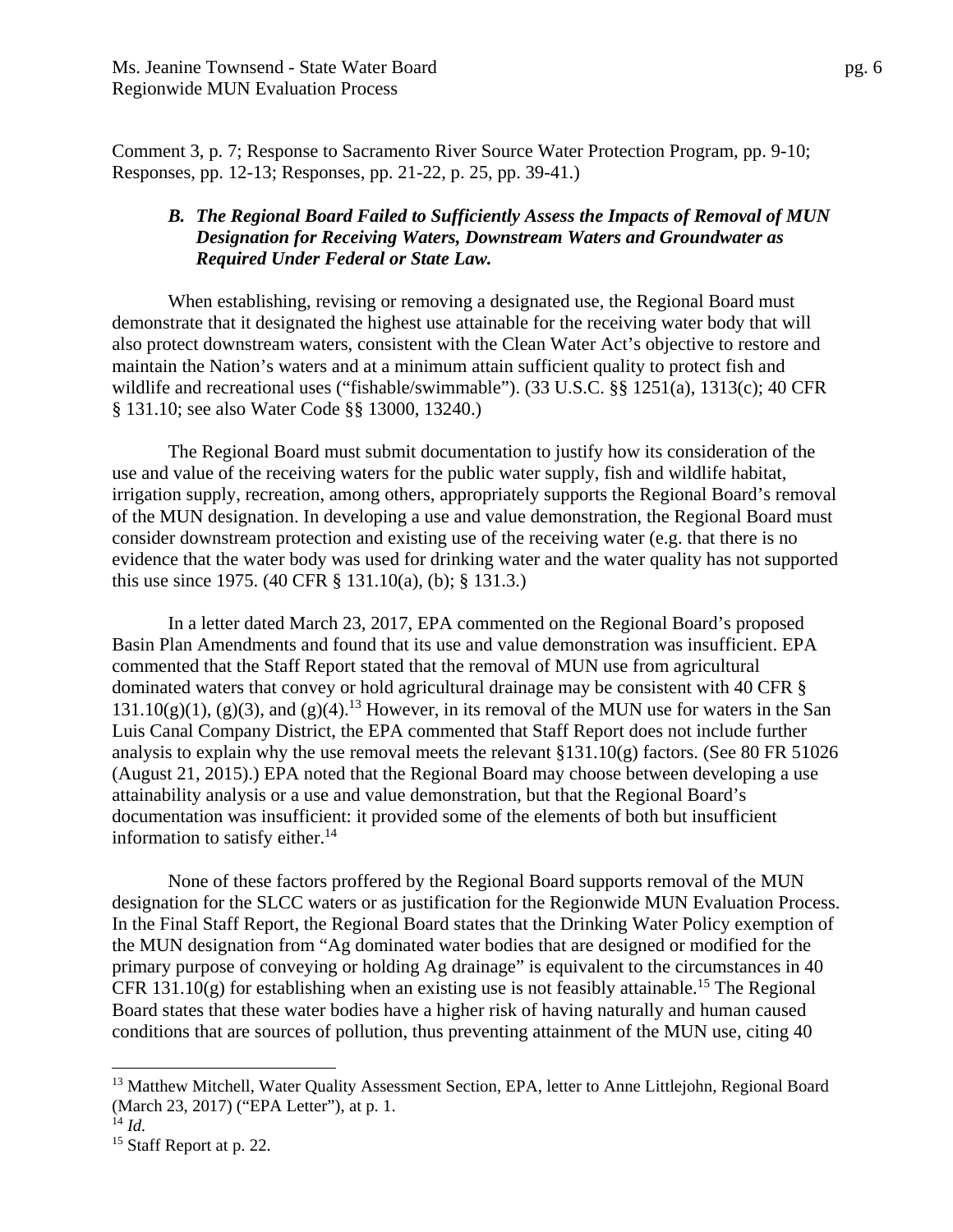CFR § 131.10(g)(1) and (3). However, the regulation only allows dedesignation due to infeasibility of attainment when: "Naturally occurring pollutant concentrations prevent the attainment of the use" (which is not relevant here) and "Human caused conditions or sources of pollution prevent the attainment of the use and cannot be remedied or would cause more environmental damage to correct than to leave in place"  $(40 \text{ C.F.R.} \S 131.10, \text{subd.} (g)(3))$ . While the Regional Board argues that attaining MUN standards in these waters would be difficult, it does not and cannot claim that it would be impossible or more damaging, as it would be required to find under the regulation.

The Staff Report contends that MUN removal is supported by the intermittent or low flow conditions in these water bodies are not conducive to sustaining a public or domestic water system, citing 40 CFR § 131.10(g)(2).<sup>16</sup> The Regional Board does not provide support that this is in fact the case for the water bodies in SLCC.<sup>17</sup> This is unsurprising, as staff only inspected 10% of the waters proposed for dedesignation in the SLCC.18 Moreover, the Drinking Water Policy has a distinct categorical exemption for this, if the "water source does not provide sufficient water to supply a single well capable of producing an average, sustained yield of 200 gallons per day." (Drinking Water Policy, Exception 1c.) The Regional Board has not demonstrated that it has satisfied the requirements of either justification.

Furthermore, the Staff Report states that the modified water bodies also usually contain dams, diversion and other types of hydrologic modifications that were constructed specifically to support agricultural activities, not municipal or domestic supply activities, citing 40 CFR §  $131.10(g)(4)$ .<sup>19</sup> But the regulation reads: "Dams, diversion or other types of hydrologic modifications preclude the attainment of the use, and it is not feasible to restore the water body to its original condition or to operate such modification in a way that would result in the attainment of the use." The Process does not require demonstration that any particular dam or diversion has itself made the MUN designation unattainable.

Finally, the Staff Report notes that some of these conditions in subsection (g) are analogous to the Water Code's requirements for establishing water quality objectives in a Basin Plan (Water Code § 13241), however the Report fails to demonstrate how any of these factors are applicable here. For example, it fails to explain how human-caused degradation "cannot be remedied or would cause more environmental damage to correct than to leave in place."<sup>20</sup> In fact, the Regional Board does acknowledge the requirement under Water Code § 13241 that it must consider the "quality of the water, as well as the conditions that could reasonably be achieved through the coordinated control of all factors which affect water quality in the area." (Water Code § 13241 subds. (b), (c).) This analysis, however, weighs against lowering water quality standards: dedesignation benefits the very dischargers that have historically contributed to the degraded water quality conditions of the region while potentially causing severe impacts for groundwater users, downstream users, and wildlife, as detailed below. In any case, the mere

<sup>1</sup> <sup>16</sup> *Id.*

 $17$  The regulation also contains a condition that the Regional Board does not address (if low flow may be compensated by increasing effluent discharges). (40 C.F.R. § 131.10(g)(2).

<sup>&</sup>lt;sup>18</sup> Staff Report at p. 276.

<sup>19</sup> Staff Report at p. 22.

<sup>20</sup> *Id.*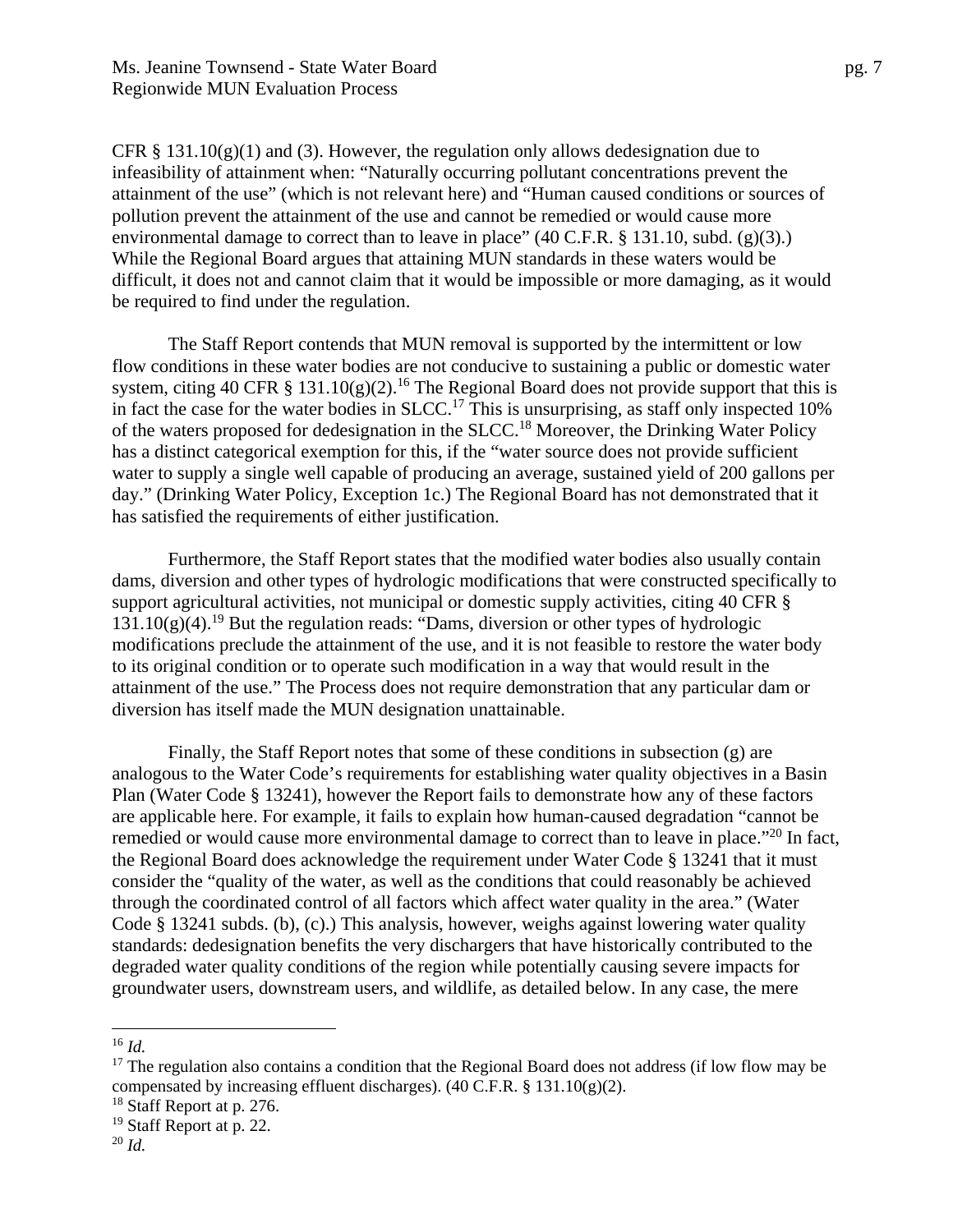citation of this statute does not the use and value assessment required under federal law.

Considerable effort has been expended on programmatic overhauls to improve water quality by improving regulation of discharges from irrigated agriculture, POTWs and storm water runoff, which are the primary discharges at issue for the Regionwide MUN Evaluation Process. These programs include the Irrigated Lands Regulatory Program (ILRP), CV-SALTS, SWAMP (monitoring water quality) and NPDES programs for POTWs and storm water runoff. While these programs are trying to improve water quality by regulating the same dischargers at issue in the Regionwide MUN Evaluation Process, the Process is lowering water quality standards for these same dischargers. The Process undermines the efforts of these other programs and will thwart those programs' objective of improving water quality in the region.

*Statement that this issue was raised before the Regional Board:* This inconsistency with the categorical exemption in the Drinking Water Policy and the inadequacy of assessment of impacts from dedesignation was raised by multiple parties, including the Baykeeper Letter and the SRSWPP Letter and were addressed by "Broad Issue 3: Consistency with the *Sources of Drinking Water Policy*" in the Response to Comments.

*Statement that the Regional Board's Response was inadequate***:** The Response to Comments made no changes to the Basin Plan Amendments in response to comments and nor did the responses elaborate on information that was provided in the Draft Staff Report. (See, e.g., Response to Broad Comment 1, pp. 4-5; Broad Comment 3, p. 7; Response to Sacramento River Source Water Protection Program, pp. 9-10; Responses, pp. 12-13; Responses, pp. 21-22; pp. 39- 41.)

#### *C. The Regional Board Failed to Affirmatively Demonstrate that MUN Uses Are Neither Existing nor Attainable, as Required by Federal and State Law.*

The Regional Board applied the wrong standard to demonstrate that MUN uses were neither an existing nor attainable beneficial use for the 231 dedesignated waters in the SLCC district and for future evaluated water bodies in the Regionwide MUN Evaluation Process.

To remove the MUN use designation from a water body, the Regional Board must affirmatively demonstrate that: 1) that the MUN use was not an existing use nor was the water of sufficient quality to support MUN uses since 1975, regardless of whether it was in fact used as a source of drinking water (40 CFR  $\S 131.10(h)(1)$ ,  $\S 131.3$ ); and 2) that the water quality sufficient to support MUN uses is not attainable by implementing cost-effective and reasonable best management practices for nonpoint source control, overcoming a rebuttable presumption of attainability. (40 CFR § 131.10(d), (h)(2); see also Water Code § 13241.)

The Regional Board must have sufficient evidence to overcome the rebuttable presumptions of attainability. But the Regional Board's assessment focused on whether the water bodies were actually being used as sources for drinking water and not the water quality and its sufficiency to support such uses. The Staff Report concluded that: "Information gathered during the stakeholder process and through staff surveys and monitoring efforts demonstrates that the MUN use has not occurred in the past, is not occurring presently, and is not expected to occur in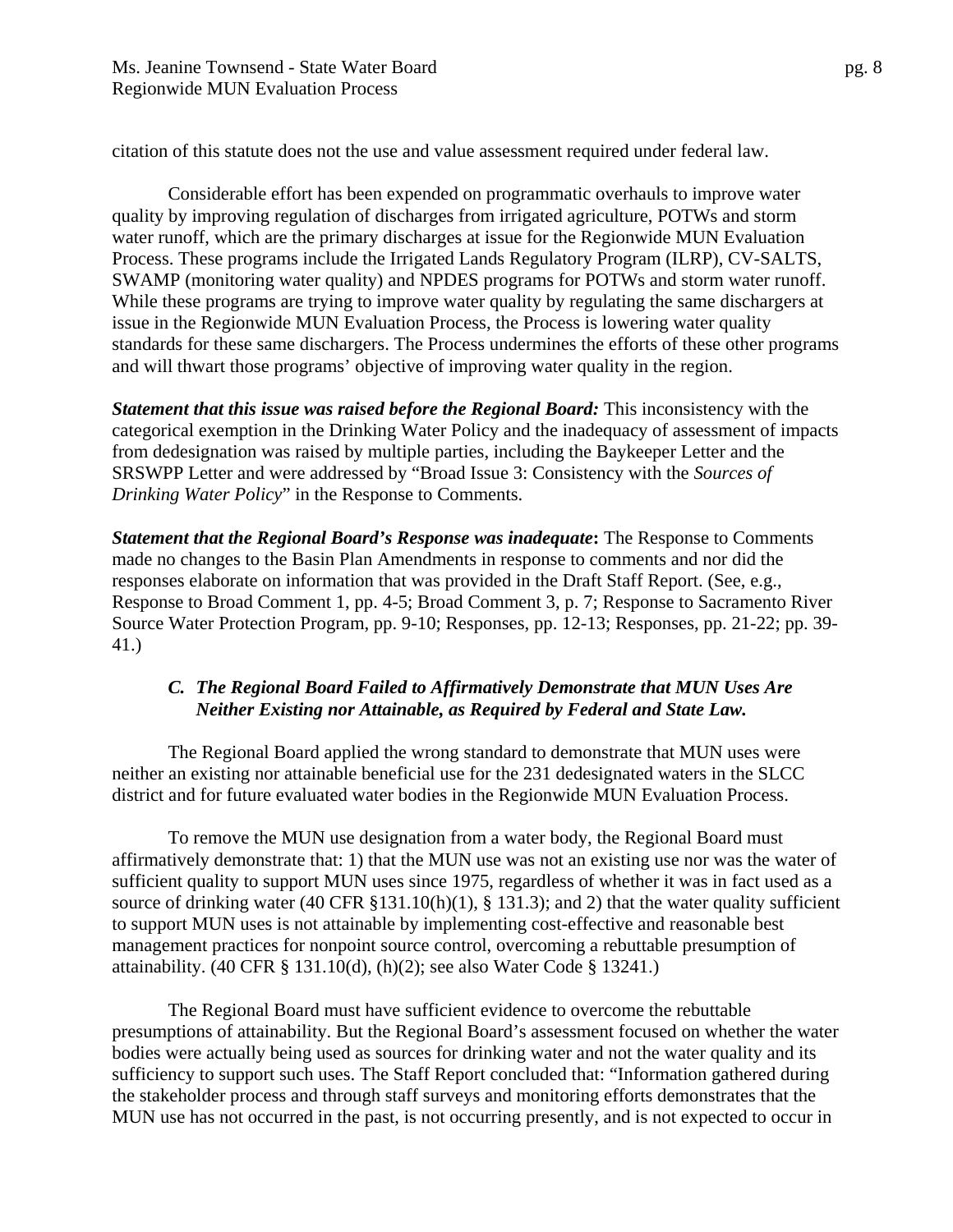the foreseeable future in all the water bodies identified by SLCC."<sup>21</sup> This does not correctly apply the standard.

The Regional Board's approach is inconsistent with the federal regulations and incongruent with the objectives of the Clean Water Act. The concept of a water body having designated uses—that is, desirable and attainable uses—is central to establishing appropriate water quality standards. (40 CFR § 131.3(e); 63 Fed. Reg. 36749, July 7, 1998.) The uses describe the State's management objectives and expectations for its waters and allows the States to identify collective goals. (*Id.*) Federal regulations are structured to ensure that States designate appropriate uses reflecting both the current conditions, past conditions and the potential of a water body to attain a use even if it is not being attained currently. These are goals to strive for because without goals, there will be no movement toward the Clean Water Act's purpose to restore and maintain the Nation's waters. (33 U.S.C. § 1251(a); see also Water Code § 13000.)

The Regional Board must make a sufficient evidentiary showing to remove the MUN use designation, satisfying the appropriate burden of proof. The State Board should send these Basin Plan Amendments back to the Regional Board so that it can make such a showing.

*Statement that this issue was raised before the Regional Board:* This inconsistency with the categorical exemption in the Drinking Water Policy and inadequacy of assessment of impacts was raised by multiple parties, including the Baykeeper Letter and the SRSWPP Letter and were addressed by the Regional Board's "Broad Issue 3: Consistency with the *Sources of Drinking Water Policy*."

*Statement that the Regional Board's Response was inadequate***:** The Response to Comments made no changes to the Basin Plan Amendments in response to comments and nor did the responses elaborate on information that was provided in the Draft Staff Report. (See, e.g., Response to Broad Comment 1, pp. 4-5; Broad Comment 3, p. 7; Response to Sacramento River Source Water Protection Program, pp. 9-10; Responses, pp. 12-13; Responses, p. 20; Responses, p. 25; pp. 39-41.)

## *D. The Regionwide MUN Evaluation Process Will Leave Some Water Bodies Without Water Quality Standards, as the MUN Beneficial Use Is the Only Designation for the Water Body.*

The Court of Appeal has held that a blanket stripping of all uses from water bodies could leave the State "in violation of its obligation under the Clean Water Act to adopt water quality standards." (*California Assn. of Sanitation Agencies v. State Water Resources Control Bd.* (2012) 208 Cal.App.4th 1438, 1458.) This Process will have exactly this result.

The Regional Board uses the "tributary rule" to determine the beneficial use for streams not listed in their respective Basin Plan. Under the rule, tributary "streams" have the same beneficial uses as the streams, lakes or reservoirs to which they are tributary. (*California Assn. of Sanitation Agencies*, *supra*, 208 Cal.App.4th at 1445-47, 1458-63 (finding the tributary rule to be a reasonable means of protecting the beneficial uses of the waters of the region).) The Regional

 $21$  Staff Report at pp. viii, xxi.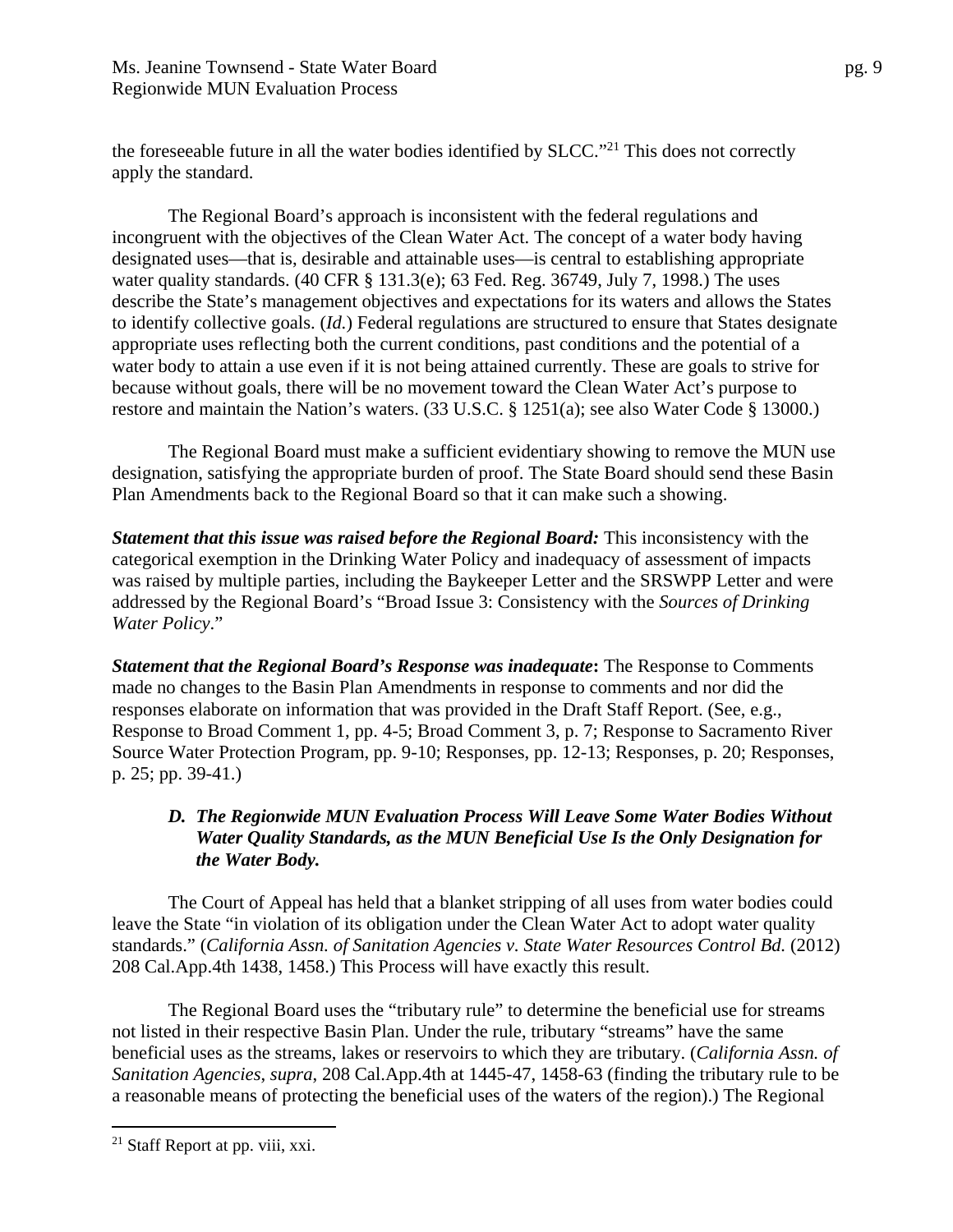Board adopted the tributary rule as a functional tool to allow it to make decisions involving surface waters that are not identified in the Basin Plan with their existing and potential beneficial uses and for which the Regional Board possesses little detailed information at the time decisions concerning those waters need to be made. (*Id.*) Other than the tributary rule, the only beneficial use given for water bodies that are not identified in their respective Basin Plan is the MUN beneficial use. $22$ 

However, the Regional Board does not interpret constructed agricultural drains to be "streams" for purposes of the tributary rule.<sup>23</sup> Thus, while the Regional Board considers the flow through these drains to be waters of the United States, for purposes of the Clean Water Act and NPDES permitting, the Regional Board has not designated beneficial uses to such drains, unless explicitly identified in Table II-1 in the Basin Plan.<sup>24</sup>

Water bodies classified as C1, Constructed Ag Drains/Combo (drainage and supply) would definitively not be covered by the tributary rule and, thus, prior to the application of this Process, would only be designated as supporting MUN uses. After dedesignation of MUN, those waters would have no designated beneficial use. It is unclear whether the Regional Board would interpret water bodies as "streams" for purposes of the tributary rule for category C2 (constructed agricultural supply) or whether all water bodies in categories M1 or M2 (modified agricultural drain and supply channels and supply channels only, respectively) would be considered "streams" for the tributary rule. The Regional Board must clarify whether those waters are subject to the tributary rule. And if they are not, the Regional Board must revise the Process to comply with its obligation under the Clean Water Act and Porter-Cologne to designate beneficial uses for all waters.25

<u>.</u>

 $22$  Basin Plans, Beneficial Uses at pp. II-2.00-01.

 $^{23}$  State Water Board WQO 2002-0016 at p. 5; Regional Board Order No. R5-2010-0002-01, City of Turlock Water Quality Control Facility at pp. 3-4.

<sup>&</sup>lt;sup>24</sup> Regional Board Order No. R5-2010-0002-01 at pp. 3-4; Resolution R5-2017-0088, Att. 1 at pp. 5, 34 (water bodies with a designated beneficial use identified in the Table II-1 of the Basin Plan are not eligible for evaluation under the Regionwide MUN Beneficial Use Process). The Regional Board has determined that it may, in its own judgment, determine that the designated use of a downstream identified water body is not appropriate to for its tributary and, thus, "on a case-by-case basis" determine the tributary rule does not apply. (Basin Plans, Beneficial Uses, p. II-2.00-01; *see also California Assn. of Sanitation Agencies*, *supra*, 208 Cal.App.4th at 1460.) But the Regional Board is not allowed to evaluate the appropriate beneficial use "on a case-by-case basis," such as during a permitting proceeding. It must be done in the context of a basin plan amendment. (*California Assn. of Sanitation Agencies*, *supra*, 208 Cal.App.4th at 1447, fn. 7.) "The designated uses of a water body are integral components of the water quality standards for that water body, and, therefore, must be specified in the Basin Plan (i.e., the Regional Board cannot simply designate uses in the course of, for example, drafting a permit, without first adopting the uses into the Basin Plan through an appropriate public process)." (Sacramento River and San Joaquin River Basin Plan, Appendix, United States Environmental Protection Agency, Region IX, to State Water Resources Control Board, dated May 26, 2000, Disapproving Portion of Basin Plan Amendments made through 1995, Attachment A, at p. 2.)

<sup>&</sup>lt;sup>25</sup> In doing so, the Regional Board must keep in mind that in "no case shall a State adopt waste transport or waste assimilation as a designated use for any waters of the United States." (40 C.F.R. § 131.10(a).)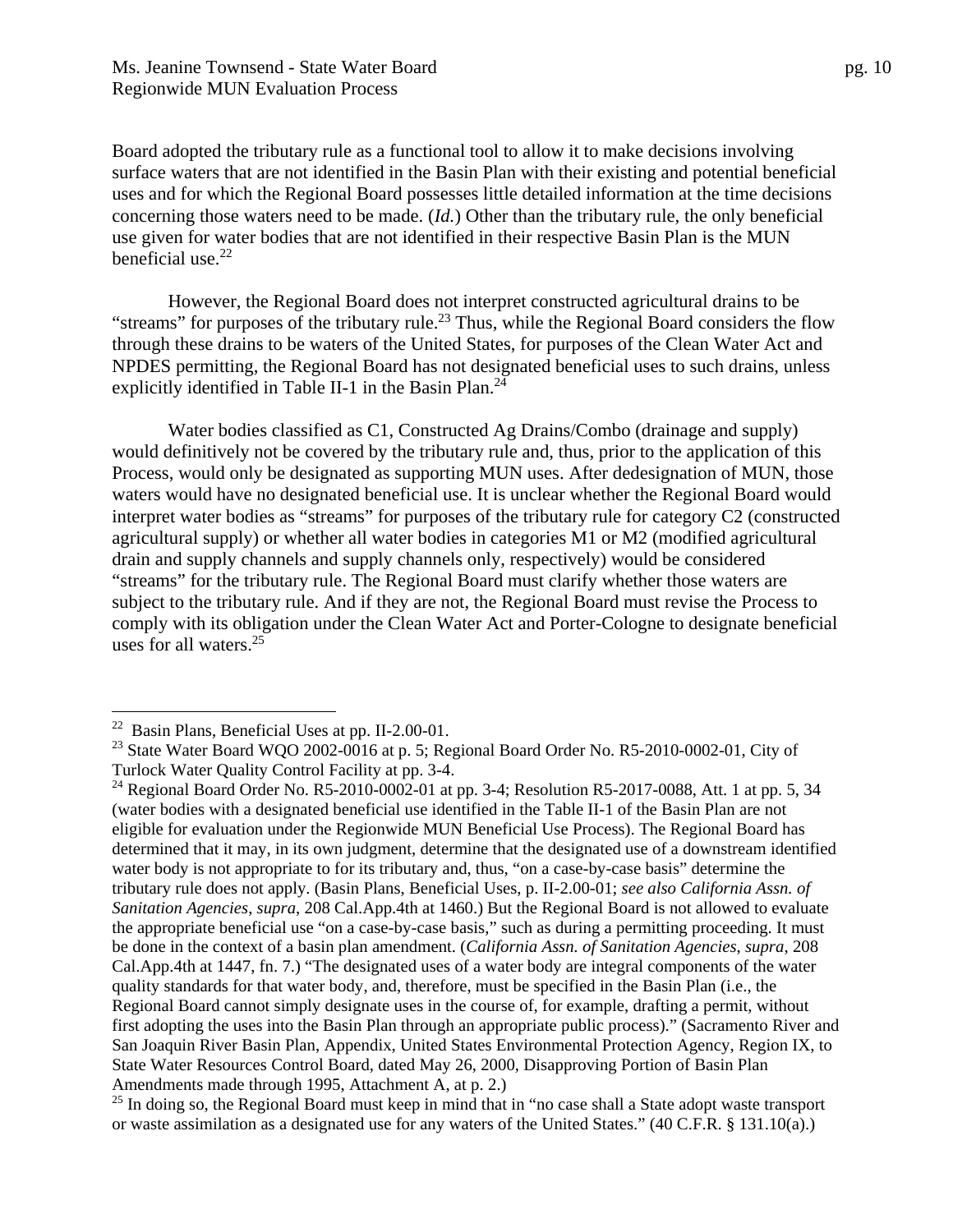$\overline{a}$ 

Thus, for example, of the 231 water bodies dedesignated as supporting MUN uses in the SLCC district, 230 were in category C1 for constructed agricultural drains and irrigation supply. (Resolution R5-2017-0088, at pp. 14-28.) When assessing the impacts of MUN dedesignation, the Staff Report does not address whether the removal of the MUN designation will leave that water body without any use designation, potentially violating the the Clean Water Act and Porter-Cologne. (40 CFR § 131.6; Water Code § 13241; *California Assn. of Sanitation Agencies,* 208 Cal.App.4th at 1458.) Many of these water bodies, although it is presently unknown how many, in the SLCC District and many others eligible for removal of the MUN use designation may be left without water quality standards and requisite protections for existing and potential uses, including fish and wildlife habitat, groundwater recharge, or even irrigation supply.<sup>26</sup> The Staff Report justified the removal of the MUN use designation on grounds that it did not change other beneficial use designations, but it did not address the fact that no such designations may have been made.

Irrigation ditches provide important habitat for fish, vertebrates, invertebrates, and plants. In fact, the pictures in Appendix E to the Staff Report show several of the dedesignated waters (all listed as C1 Constructed Ag/Drain Combo) with abundant plant life; amphibian, insect, fish, and bird life is likely abundant. Indeed, the federally threatened giant garter snake uses irrigation ditches and canals as habitat.<sup>27</sup> Moreover, these channels are connected to groundwater that is itself designated as supporting MUN uses, which was not assessed in the Staff Report, as discussed in more detail below.

 Moreover, while removing a non-fishable/swimmable use designation does not ordinarily require preparation of a UAA, when the minimum level of protections provided by the fishable/swimmable uses are absent, a different level of assessment must occur. Federal regulations state: "A State must conduct a use attainability analysis as described in § 131.3(g) and paragraph (g) of [40 CFR 131.10], whenever: (1) The State designates for the first time, or has previously designated for a water body, uses that do not include the uses specified in section  $101(a)(2)$  of the Act [fishable/swimmable uses]." (40 CFR § 131.10(j)(1); see also 40 CFR § 131.3(g) (use attainability analysis is a structured scientific assessment of the factors affecting the attainment).) Where the MUN use designation is being removed or changed to a LMUN (as discussed below), and no fishable/swimmable use has been designated to that water body, a UAA assessment seems to be required. In any event, some water quality standard must be established.

Finally, pursuant to 40 CFR §131.10(g) and (h), it would not be appropriate for waters that require a UAA to dedesignate a MUN beneficial use if such waters do not meet any of the criteria in subsection (g) of 40 CFR  $\S$  131.10.<sup>28</sup>

<sup>&</sup>lt;sup>26</sup> Uses intended to protect wildlife and other aquatic life include WARM, COLD, MIGR, SPWN, and WILD. Uses intended to protect groundwater recharge are GWR and those intended to protect agricultural supply are (AGR). (Basin Plans, Beneficial Uses, p. II-1.00.)

<sup>&</sup>lt;sup>27</sup> See Programmatic Formal Consultation for U.S. Army Corps of Engineers 404 Permitted Projects with Relatively Small Effects on the Giant Garter Snake within Butte, Colusa, Glenn, Fresno, Merced, Sacramento, San Joaquin, Solano, Stanislaus, Sutter and Yolo Counties, California (1997) at pp. 2, 9-10, available at https://www.fws.gov/sacramento/es/Consultation/Programmatic-

Consultations/Documents/ggs%20programmatic%20bo.pdf 28 EPA Water Quality Standards Handbook, Removal of Designated Uses, at p. 8, fig. 2-12.7.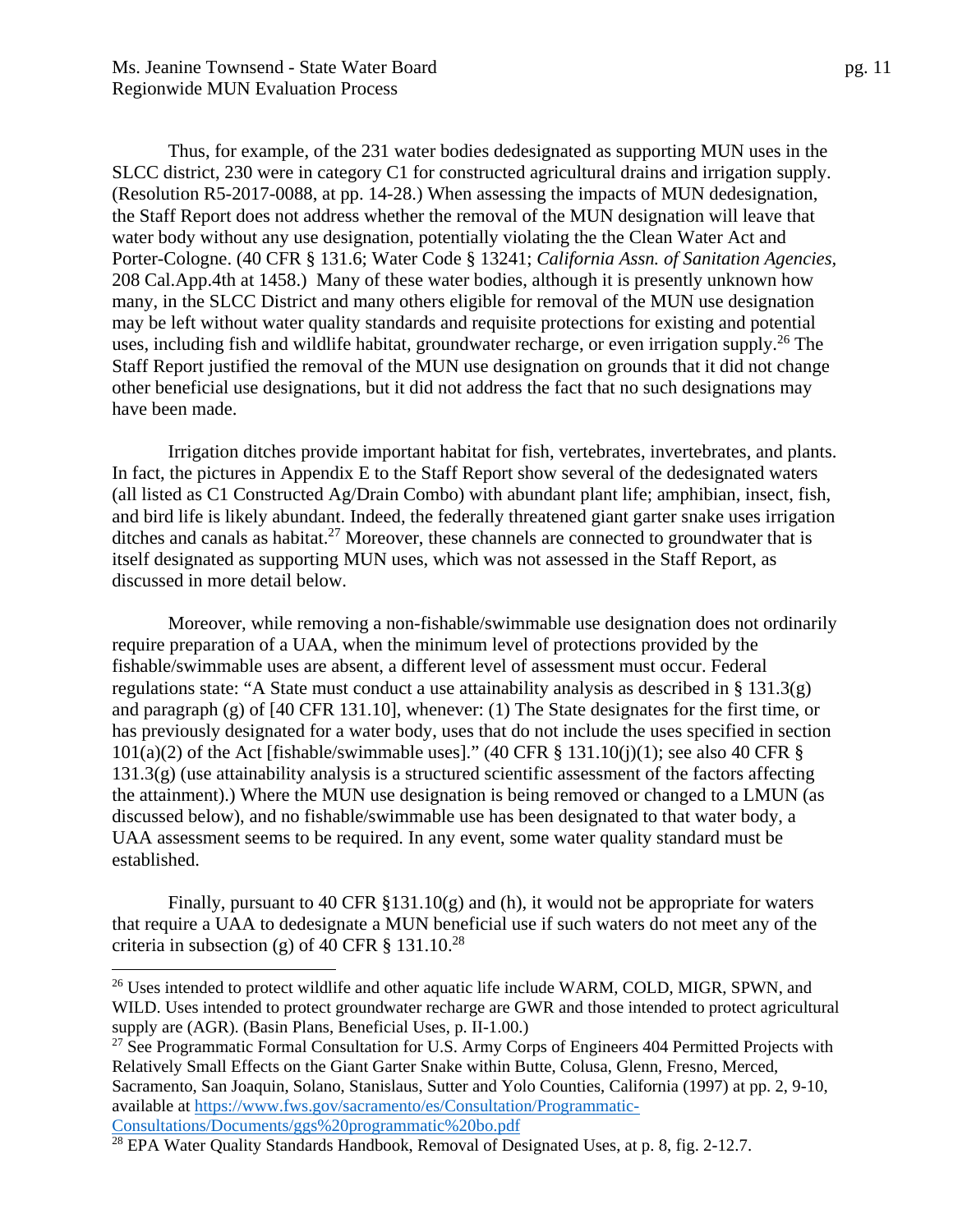The Regional Board adopted a *process* to *evaluate* protections required for water bodies it defines as "agriculturally dominated," yet it did not assess that actual protections provided (or lack thereof) for these waters nor did it construct a process that could capture such deficiencies. The Regional Board seemed more concerned about a short path to convenience and strayed from the purposes of the Clean Water and Porter-Cologne Acts, which is to *improve* water quality. (33 U.S.C. § 1251(a)(2); 80 Fed. Reg. 51020-01 (emphasis added).)

*Statement that this issue was raised before the Regional Board:* This inconsistency with the categorical exemption in the Drinking Water Policy and inadequacy of assessment of impacts and protection of other beneficial uses was raised by multiple parties, as addressed by the Regional Board's Broad Issues 1: Monitoring Impacts and 3: Consistency with the *Sources of Drinking Water Policy,* and Comments by EPA and the San Francisco Baykeeper Letter.

*Statement that the Regional Board's Response was inadequate***:** The Response to Comments made no changes to the Basin Plan Amendments in response to comments and nor did the responses elaborate on information that was provided in the Draft Staff Report. (See, e.g., Response to Broad Comment 1, pp. 3-5, Broad Comment 3, p. 7; Response to Sacramento River Source Water Protection Program, pp. 9-10; Responses, pp. 12-13; Responses, pp. 21-22, p. 25, pp. 39-41.)

#### **II. The LMUN Designation Violates Federal and State Law.**

The Basin Plan Amendments established a new beneficial use subcategory of MUN uses, Limited-MUN (LMUN), for agriculturally dominated water bodies that do not meet the criteria for exemption under the Drinking Water Policy Exception 2b, but which purportedly have limited potential as a source of MUN due to "inherent characteristics." (See, e.g., Staff Report at p. 43.) The category was developed primarily because dischargers (predominantly irrigated agriculture, POTWs and permittees for storm water runoff (Staff Report at pp. 1-2)), wanted relief from required compliance of water quality standards for MUN uses, such as maximum contaminant levels (MCLs) under title 22 of the California Code of Regulations. (See Staff Report at pp. 1-2, 43-46.) However, the LMUN category does provide the requisite water quality protections for receiving waters, downstream uses, or groundwater that are require of water quality standards under state and federal law. Its sole water quality objective is a statement that water quality will be protected consistent with the state antidegradation policy, which is a circular and inexecutable standard.

If the water bodies do not meet the criteria for an exemption from the Drinking Water Policy and do not otherwise quality for dedesignation of MUN use, then the Regional Board should not try to effectively exempt them from complying with MUN protections through a backdoor.

## *A. LMUN is an Improper Beneficial Use Subcategory and Fails to Provide Protections Required of Water Quality Standards.*

The Regional Board is clearly authorized to create subcategories of beneficial uses, although such subcategories must provide the requisite protections under federal and state law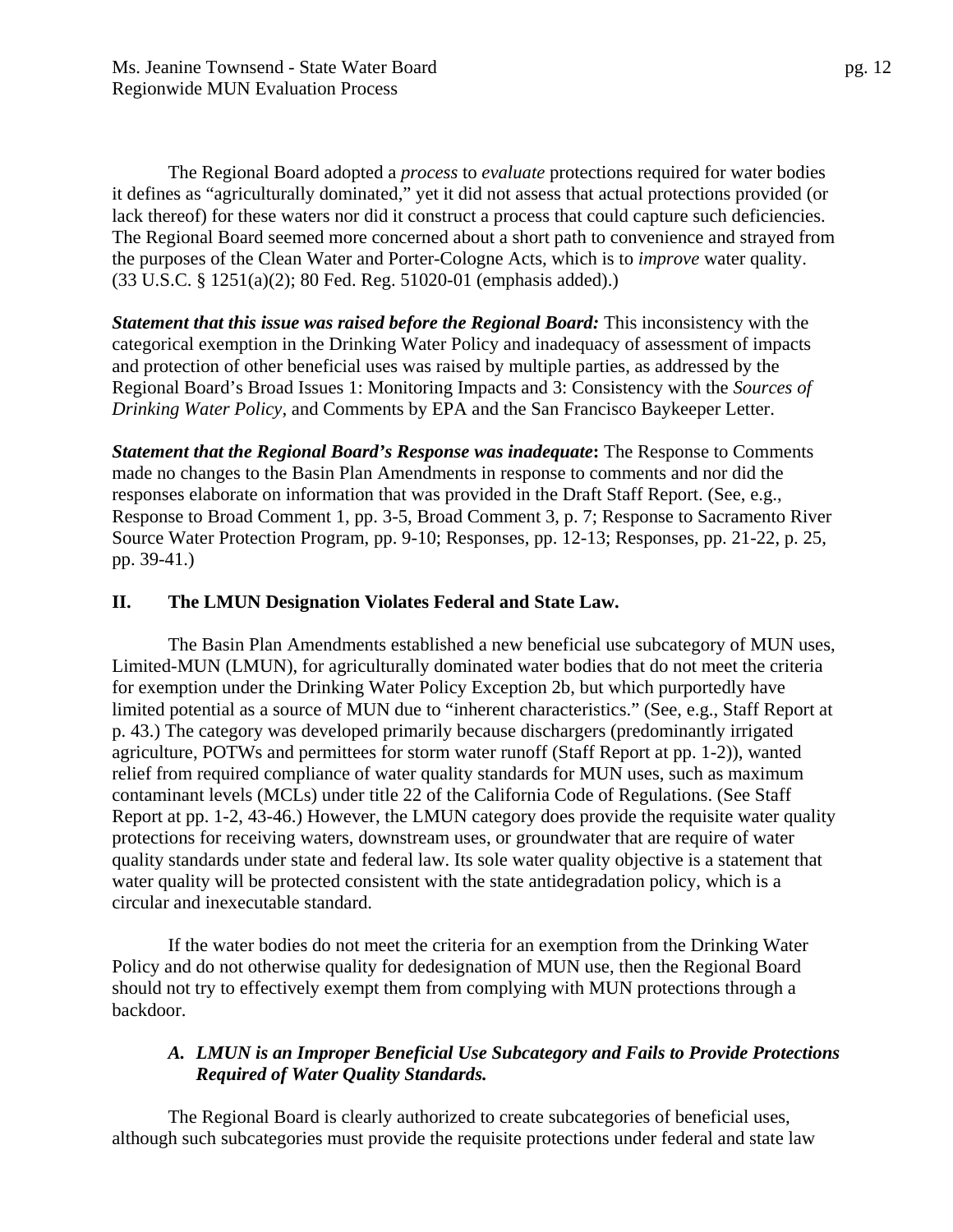$\overline{a}$ 

for water quality standards. (40 CFR § 131.10(c); 40 CFR § 131.6; Water Code § 13241; Water Code § 13050.) The Regional Board may select the level of specificity it desires, but the subcategory must be at least as specific as the uses listed in the Clean Water Act under sections 101(a) (fishable/swimmable) and 303(c) (non-fishable/swimmable, such as public drinking water and agriculture supply). (USEPA, 1990a.) The typical subcategories are the distinctions between warm and cold water fisheries and between contact recreation (in the water) and non-contact recreation (on the water).

The LMUN use is defined as: "Uses of water for municipal and domestic supply in agriculturally dominated water bodies where the use is limited by water body characteristics such as intermittent flow, management to maintain intended agricultural use and/or constituent concentrations in the water body."<sup>29</sup> (Resolution R5-2017-0088 at pp. 1, 30.) The water quality objective established to protect LMUN uses is: "Water quality and downstream beneficial uses will be protected consistent with the state antidegradation policy." (Resolution R5-2017-0088 at pp. 4, 33.)

Under the Basin Plan Amendments, water bodies supporting LMUN uses are Constructed Ag Supply (C2), Modified Ag Supply (M2), Natural Ag Drainage/Combo (drainage and supply) (B1) and Natural Ag Supply (B2). (Resolution R5-2017-0088, pp. 5, 35, Table X.)

By comparison, the definition of MUN uses is: "uses of water for community, military, or individual water supply systems including, but not limited to, drinking water supply." (Sacramento/San Joaquin River Basins, Basin Plan, Beneficial Uses at p. II-1.00.) Its water quality objectives are maximum contaminant levels (MCLs), as provided in title 22 of the California Code of Regulations, as well as other numeric and narrative protections.

The primary characteristic of the LMUN use is its distinction as not supporting MUN uses or providing protection at comparable level as the MUN use designation. (See Staff Report at pp. 1-2, 43-46.) The LMUN use has essentially the same effect as MUN dedesignation, but without the respective protections that are afforded such waters, such as assurance that at least fishable/swimmable protections are provided, as discussed above, and requisite monitoring under Exception 2b, as discussed in more detail below. However, the use and value assessment for MUN dedesignation, which is insufficient for that purpose as discussed above, lacks substantive demonstration for the change of a MUN designation to LMUN.30 There is even less basis to allow what is essentially a dedesignation of MUN for water bodies that clearly do not meet the criteria for exemption for such water quality standards.

The genesis of the new subcategory was to relieve dischargers from compliance with the

<sup>&</sup>lt;sup>29</sup> The definition encompasses a broader category of waters than commonly characterized in the Staff Report, which is Ag dominated water bodies that do not meet the Sources of Drinking Water Policy exceptions, but that "have inherent limiting conditions, such as low or intermittent flows and/or elevated natural background constituent concentrations." (See, e.g*.* Staff Report, p. 3.)

 $30$  In a late revision, the Regional Board changed its characterization of the redesignation to LMUN. It now describes the change as a "refinement" to LMUN. This change is purely cosmetic and appears to be intended to make the redesignation appear less dramatic than what it actually is: a backdoor dedesignation of the MUN use from a very large category of waters.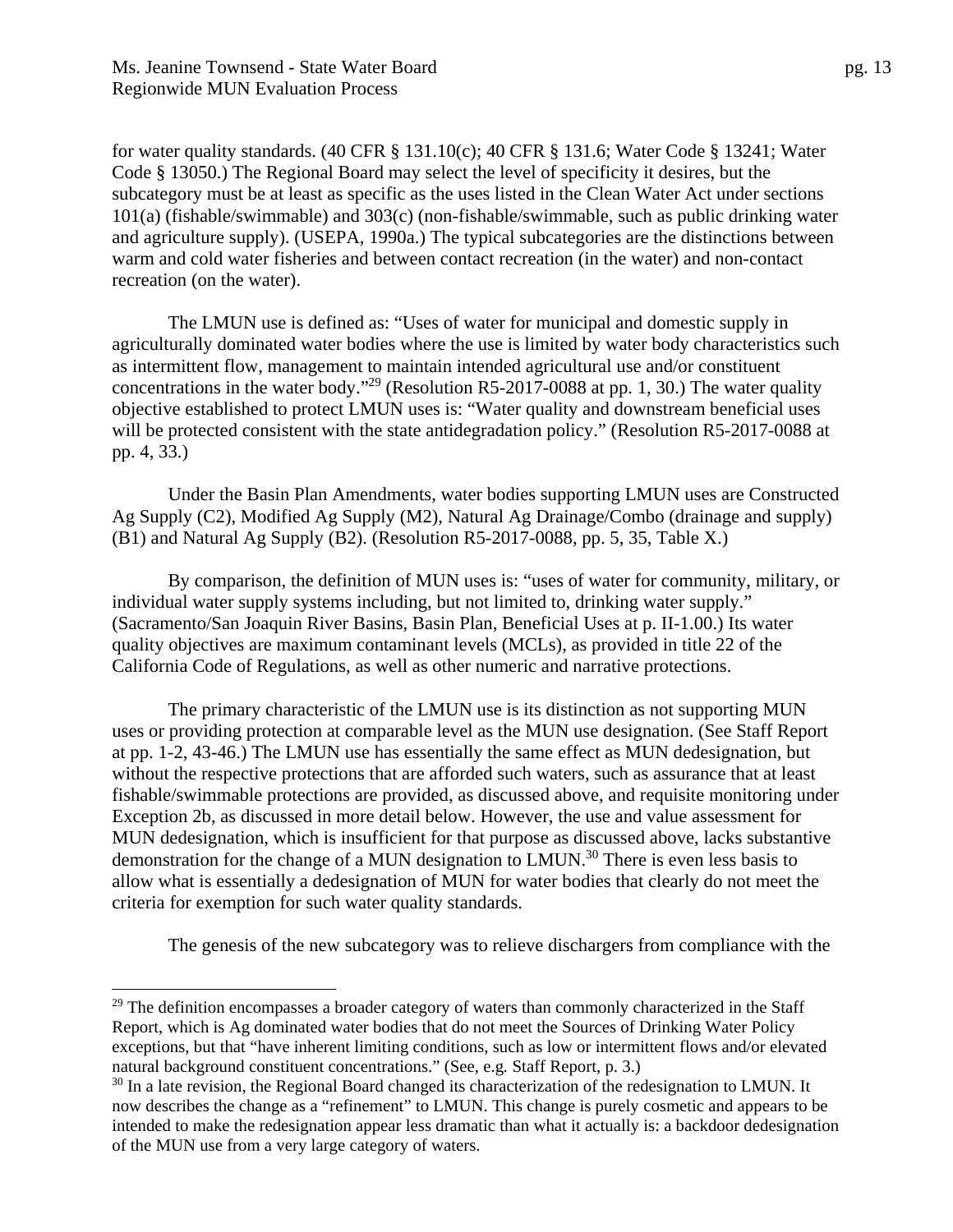relatively strict water quality standards under MUN designations. The Staff Report lacks an adequate use and value assessment of the waters that will have their use designation changed from MUN to LMUN, but it justifies the change on grounds that it enables the respective water bodies 'to be fully utilized for their intended purpose." (See, e.g., Staff Report, p. 21.) However, such use and value is essentially described as a conveyance for agricultural drainage, which is not allowed under federal regulations. (40 CFR § 131.10(a) ("In no case shall a State adopt waste transport or waste assimilation as a designated use for any waters of the United States.")

Moreover, the State Board is currently considering a variance policy that would allow some deviation to achieve beneficial uses. It appears that the LMUN standard may simply provide a variance from the MUN designation without the protections afforded by a formal variance (e.g., time limitation on variance, requirement to plan to achieve beneficial use in the future). A variance procedure may be a more appropriate vehicle to address the issues that the Board is attempting to shoehorn into the LMUN dedesignation.

Ultimately, if water bodies do not meet the criteria for a categorical exemption of MUN designation, provided under the Drinking Water Policy or other provision of law, then they should not have their MUN designation removed or relaxed. If they meet criteria for a categorical exemption, then such criteria must be demonstrated. Otherwise, the LMUN subcategory serves only as a backdoor exemption to MUN designation without justification. As discussed above, the objective of the Clean Water and Porter-Cologne Acts is to *improve* water quality, which is the basis for requirements for water quality standards and the obligation that States designate water bodies with the highest uses attainable. (33 U.S.C. § 1251(a); 40 CFR § 131.3(e); 63 FR 36749, July 7, 1998.) The concept of a water body having designated uses—that is, desirable and attainable uses—is central to establishing appropriate water quality standards. (40 CFR § 131.3(e); 63 FR 36749, July 7, 1998.)

The Regional Board should not lower water quality standards for a significant number of water bodies, particularly for water bodies that are clearly attributing to the overall degradation of water quality in the Central Valley. As stated, the Staff Report indicates that 6,000 water bodies may be eligible for the Regionwide MUN Evaluation Process (both MUN dedesignation and change to LMUN uses), which would have a significant impact on overall water quality in the Central Valley. Due to the already degraded conditions and the crisis the Central Valley is facing in residents' access to safe and clean drinking water, this Process will in all likelihood thwart efforts to improve water quality and lead to further degradation.

*Statement that this issue was raised before the Regional Board:* This issue was raised by several parties, as indicated by the Broad Issue 4: Application and Protection of the Limited-MUN Beneficial Use in the Regional Board's responses to comments and the SRSWPP Letter and the Baykeeper Letter.

*Statement that the Regional Board's Response was inadequate***:** The Response to Comments made no changes to the Basin Plan Amendments in response to comments and nor did the responses elaborate on information that was provided in the Draft Staff Report. (*See, e.g.,* Response to Comments, pp. 8-11, p. 20, p. 25, pp. 39-41.)

*B. The Water Quality Objective Associated with the LMUN Designation Is Circular*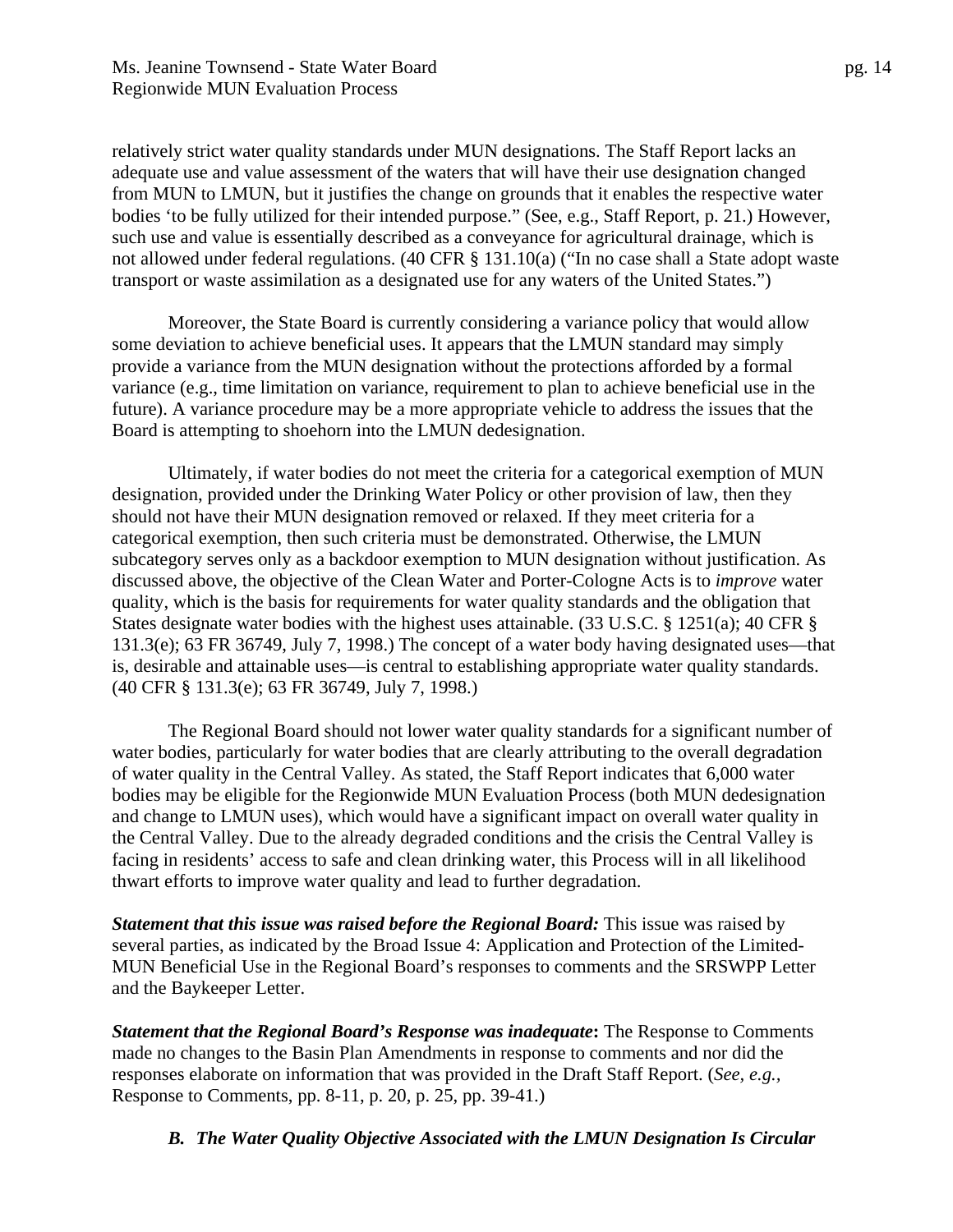#### *and Unlawful.*

 $\overline{a}$ 

The water quality objective associated with LMUN is "[w]ater quality and downstream beneficial uses will be protected consistent with the state antidegradation policy." (Resolution R5-2017-0088, pp. 4, 33.) However, this water quality objective is impossible to apply because consistency with the antidegradation policy requires a standard upon which water quality can be compared, as established by the water quality objective.

As an initial matter, the state antidegradation policy only applies when a "high quality water" may be degraded. However, "high quality" and "degradation" are relative terms. To determine whether waters are high quality, the Regional Board must compare "the best quality that has existed since 1968 to the water quality objectives." (*Asociacion de Gente Unida por el Agua v. Central Valley Regional Water Quality Control Bd.* (2012) 210 Cal.App.4th 1255, 1270 ("*AGUA*").) For the MUN use, the comparison is thus the best water quality that has existed since 1968 against the water quality objectives established in the Basin Plan for MUN use. By removing the MUN numeric MCLs and establishing the Antidegradation Policy as the water quality objective, the Regional Board has created a circular and inexecutable standard: to apply the policy, the board must determine whether high quality waters exist and to make that determination the Board must refer to a water quality objective, which *is the Antidegradation*  Policy itself.<sup>31</sup> Agencies abuse their discretion when they make decisions that do not follow from evidence. (*Topanga Assn. for a Scenic Community v. County of Los Angeles* (2012) 11 Cal.3d 506, 515.) To rely on such circular logic is therefore a clear abuse of discretion.

 Moreover, if the purpose for changing the use designation from MUN to LMUN is to relax water quality standards, then it is unclear whether the antidegradation policy would apply to LMUN designated water bodies *categorically.* Thus, for no other reason than that the water body was designated as supporting LMUN uses, they water body may be deemed to not be "high quality waters" and the antidegradation policy would not be applicable for the water body itself.

Should LMUN water bodies be deemed high quality waters, a determination of consistency with the antidegradation policy requires an assessment whether any degradation of such waters is in the maximum benefit of the people of the state, will not unreasonably affect beneficial uses, and will not violate water quality standards. (*AGUA*, 210 Cal.App.4th at 1262.) Such an assessment cannot be made without a standard upon which "maximum," "unreasonable" and compliance with water quality standards can be measured. Lastly, the antidegradation policy requires best practical treatment and control measures to be applied to prevent violation of with water quality standards and attainment of the highest water quality consistent with the maximum benefit to the people. (*Id.*) The LMUN water quality objective is impossible to apply and, thus, does not satisfy the basic requirements for establishing such a standard, which is to establish the level of protection necessary to protect a water body's beneficial uses. (Water Code § 13050.)

 $31$  Nor do the Basin Plan Amendments contemplate what would happen if the analysis revealed that those waters were low-quality. In that case, the Antidegradation Policy would not apply. And without a water quality objective other than the Antidegradation Policy, there would be no prohibition on discharge that further degraded water quality. This would violate the State's obligation to designate and protect beneficial uses.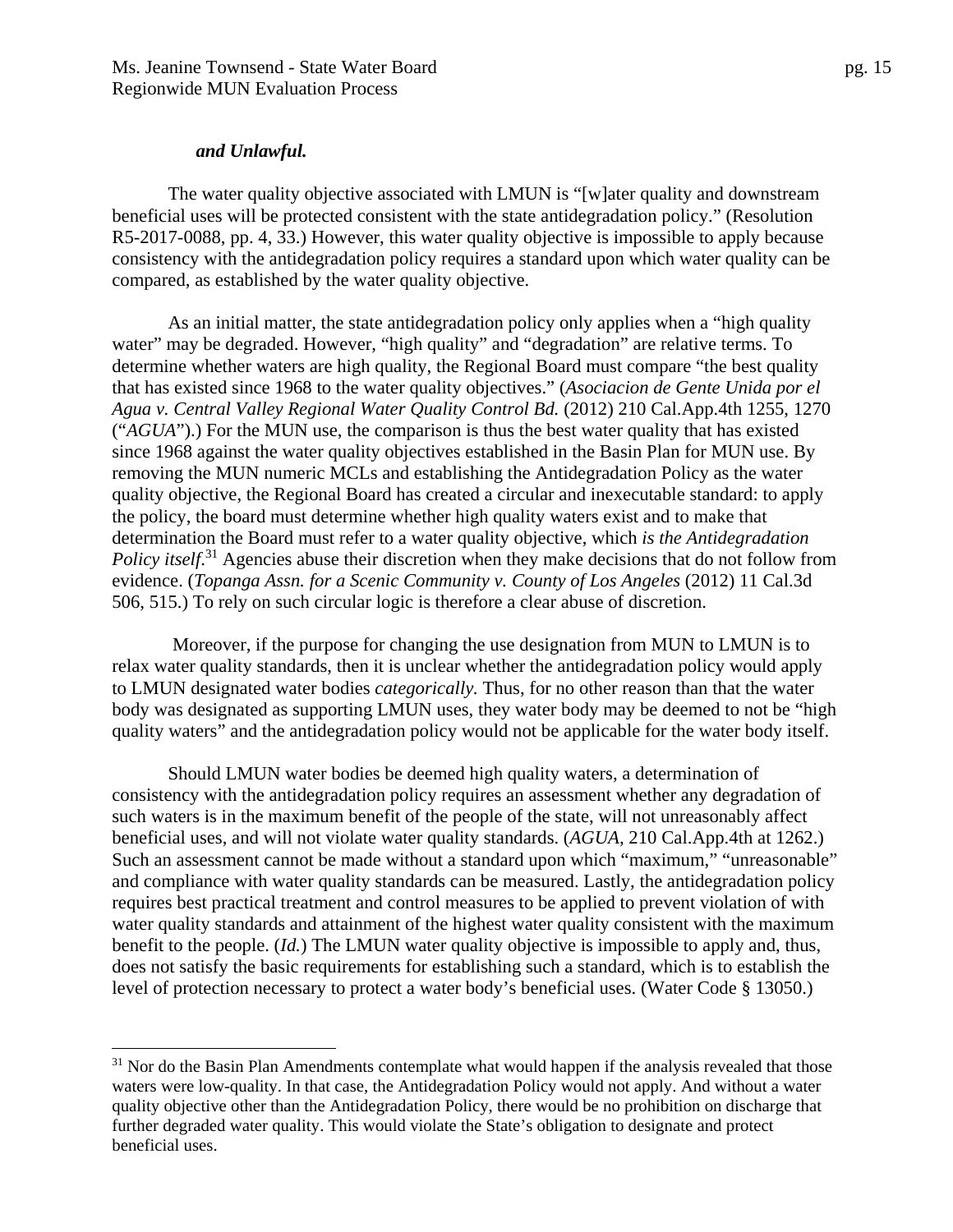The Regional Board justifies the LMUN's water quality objective on grounds that it protects downstream uses and allows agriculturally dominated water bodies "to be fully utilized for their intended purpose." (*See, e.g.,* Staff Report, p. 21.) However, water quality objectives are required to protect *receiving* waters, as well as downstream uses. (40 CFR § 131.10(b).)

The Regional Board further contends that the LMUN use protects water bodies' potential to be used as MUN in the future. This justification is equally unavailing, primarily because the Staff Report does not provide support for the contention. In addition, the LMUN subcategory effectively strips the protections of MUN water bodies and relaxes water quality standards accordingly, most notably MCLs and CTRs.<sup>32</sup> The Regional Board fails to demonstrate how such action will protect the water bodies' potential use as sources of drinking water in the future, which is the function of the MUN use designation. Moreover, the Basin Plan Amendments appear to make it an impossibility to exceed the water quality objective of LMUN uses. (Resolution R5-2017-0088, pp. 12, 41.) And as discussed below, the monitoring requirements associated with the LMUN designation are insufficient. A water quality standard that cannot be assessed or enforced cannot provide protection to water quality.

*Statement that this issue was raised before the Regional Board:* This issue was raised by several parties, as indicated by the Broad Issue 4: Application and Protection of the Limited-MUN Beneficial Use in the Regional Board's responses to comments and the SRSWPP Letter and the Baykeeper Letter.

*Statement that the Regional Board's Response was inadequate***:** The Response to Comments made no changes to the Basin Plan Amendments in response to comments nor did the responses elaborate on information that was provided in the Draft Staff Report. (*See, e.g.,* Response to Comments, pp. 8-9, 20, 25, pp. 39-41.)

#### **III. The Basin Plan Amendments Do Not Comply with Exception 2b Because They Do Not Require Monitoring to Assure Compliance with Downstream Water Quality Objectives and Groundwater.**

The Basin Plan Amendments' monitoring provisions are insufficient because they do not require that "the discharge from such systems is monitored to assure compliance with all relevant water quality objectives as required by the Regional Boards."<sup>33</sup> The monitoring provisions as described in Surveillance and Monitoring Chapter of the Staff Report for both waters where the Regional Board is dedesignating MUN and for waters where the Board is redesignating the beneficial use as LMUN fail to comply with this Policy.<sup>34</sup>

<u>.</u>

<sup>32</sup> The Staff Report contends that this part of the amendment would be consistent with the *Sources of Drinking Water Policy* because the Board continues to designate the MUN use rather than removing it altogether.

<sup>&</sup>lt;sup>33</sup> Sources of Drinking Water Policy at p. 2.

<sup>&</sup>lt;sup>34</sup> Moreover, monitoring under other programs is conducted for purposes of particular discharges being regulated. If an exceedance is not associated with the particular discharges regulated by discharges under the particular permit, such exceedances will not be addressed. For example some programs are only geared towards monitoring for current discharges and are not focused on exceedances that may be the result of historical contamination. Some NPDES permit monitoring, for example, may not be looking for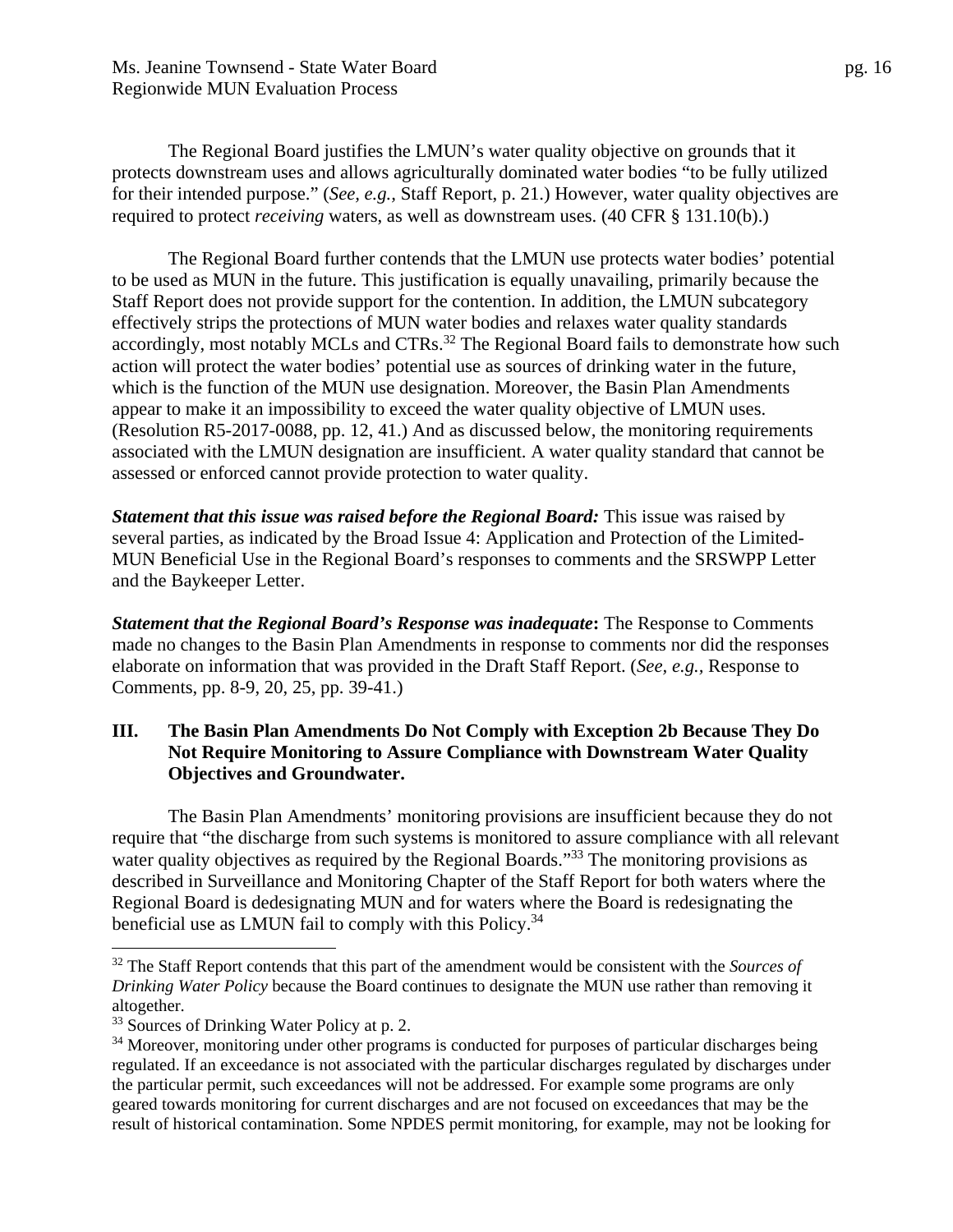#### *A. Monitoring Is Insufficient in Dedesignated Waters.*

The Drinking Water Policy Exception 2b allows a Regional Board to dedesignate MUN uses only where "discharge… is monitored to assure compliance with all relevant water quality objectives…."35 Basin Plans must conform to state policies for water quality control. (Water Code § 13240.) For waters that the Regional Board is proposing to dedesignate as MUN, therefore, the Board must require monitoring that will ensure that downstream waters comply with objectives.

There are two flaws with the Basin Plan Amendments' approach. First, it applies the wrong standard: instead of requiring monitoring that assures that discharges in the dedesignated waters are not causing or contributing to exceedances of water quality objectives in downstream waters, it asks whether the *dedesignation itself* is contributing to "unreasonable impacts" downstream.36 Second, the proposed monitoring plan can satisfy neither the Regional Board's incorrect standard nor the correct one.

#### *1. The Regional Board Applies the Wrong Standard to Assess the Adequacy of Its Monitoring Plan.*

The Basin Plan Amendments misstates the obligation that the Sources of Drinking Water Policy places on the Board when considering a dedesignation. The Amendments state that the Regional Board will:

…ensure that water quality monitoring data are sufficient to demonstrate that neither the dedesignation of the MUN beneficial use nor the change of a MUN to a LMUN beneficial use designation will result in unreasonable impacts to downstream water bodies designated as supporting the LMUN or MUN beneficial uses. $37$ 

Rather than focus on whether downstream waters comply with water quality objectives and whether discharges from the dedesignated system are causing or contributing to those exceedances, the Board asks whether the *change* in designation affects downstream uses. In addition, the Board inappropriately substitutes an "unreasonable impacts" standard for the correct standard, which is whether water quality objectives will be exceeded. The term "unreasonable impacts" does not appear in the Policy.<sup>38</sup>

Both distinctions are important. Porter-Cologne, the Sources of Drinking Water Policy and the Clean Water Act are each designed to protect water quality and in fact require protection

particular constituents: a waste treatment plant may not be looking for pesticide pollution.

<sup>&</sup>lt;sup>35</sup> Sources of Drinking Water Policy at p. 2.

<sup>36</sup> Resolution R5-2017-0088, Attach. 1, at p. 11.

<sup>37</sup> Resolution R5-2017-0088, Attach. 1, at p. 11.

<sup>&</sup>lt;sup>38</sup> Neither the Staff Report not the Response to Comments discuss the monitoring requirements focus on avoiding "unreasonable impacts" rather than assuring compliance with WQOs.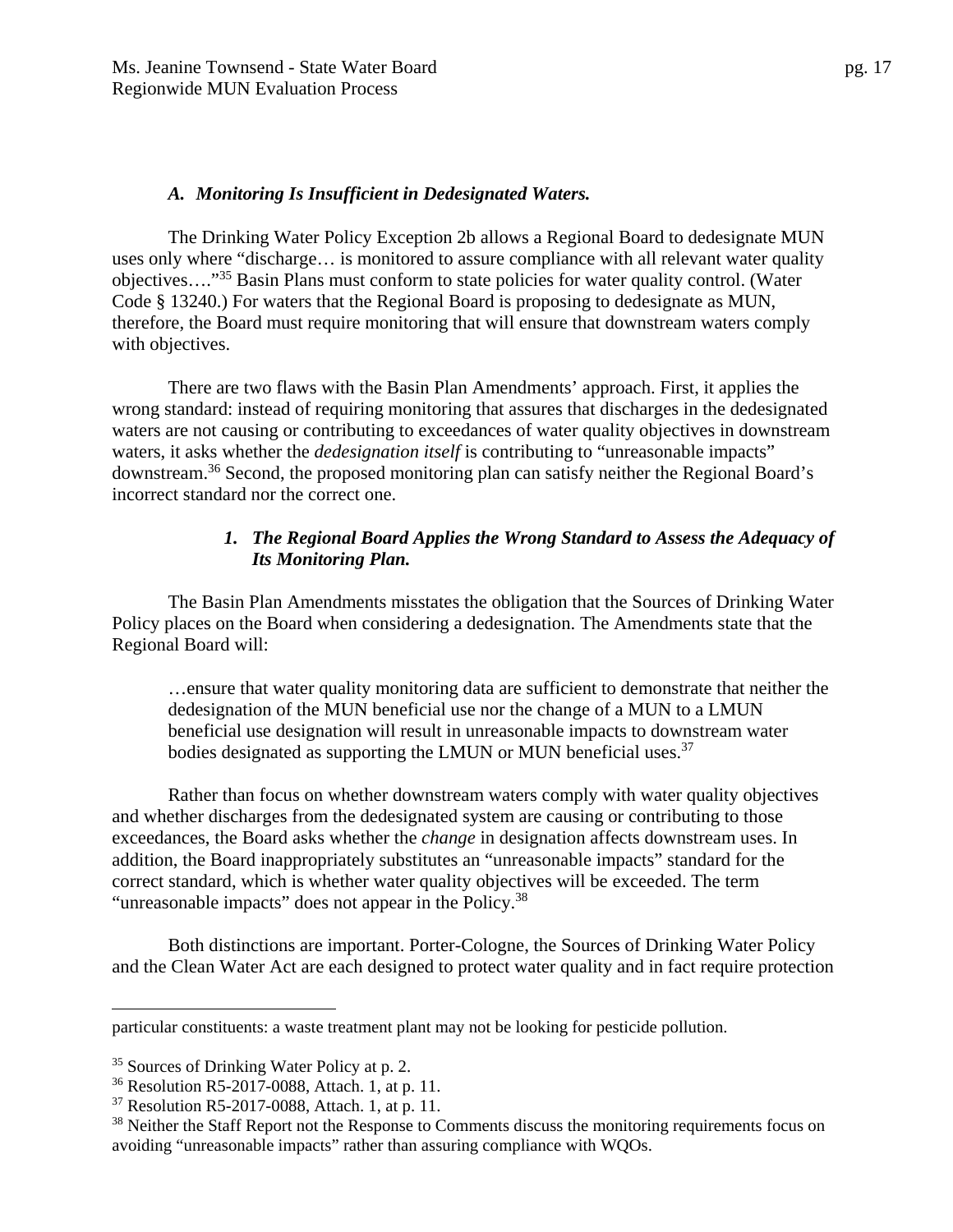of downstream water quality through attainment of objectives. From the perspective of downstream users, it is unimportant whether the change in designation affects the water quality: what is important is whether standards are met. The policy is clear: if discharge from a system is causing or contributing to downstream exceedances, the Policy does not permit the Regional Board to dedesignate that system.

#### *2. The Monitoring Plan Is Inadequate Under Any Standard.*

To comply with the mandate that discharges from dedesignated systems are monitored to assure compliance with downstream water quality objectives: 1) monitoring must be capable of tracing exceedances back through the system to at least the specific dedesignated waters, if not the specific dischargers; 2) there must be monitoring for all constituents of concern; and 3) the monitoring must be mandatory. The monitoring required by the Basin Plan Amendments does not satisfy these requirements. In fact, the monitoring required under the Amendments could not even achieve the lower standard that the Board applied, which was that the change in the designation does not produce unreasonable impacts downstream.

A highly analogous Court of Appeal decision recently found a monitoring program to be legally inadequate. The court analyzed a monitoring program designed to determine whether dairy operations were degrading groundwater. (*AGUA*, *supra*, 210 Cal.App.4th at 1276-67*.*) Three of the Court's reasons for finding the program inadequate are relevant here. First, the monitoring was not detailed enough to trace discharges to the discharger. The dairy order provided for monitoring from irrigation supply wells, which are screened across multiple depths and therefore allow for mixing of waters in the sample. This made it impossible to tell whether pollution in the groundwater was from new (shallow) discharges or old (deeper) discharges. (*Id*. at 1275-76.) Second, the monitoring did not test for all constituents of concern. (*Id.* at 1275.)<sup>39</sup> Third, the Court also found that the fact that the Regional Board's executive officer had the authority to order more monitoring did not save the order. Discretionary monitoring, without "mandatory standards," "does not ensure that no further degradation" will occur. (*Id*. at 1277.)

The same analysis applies to the dedesignation of waters supporting MUN use because the monitoring required by the Amendments cannot trace water quality exceedances to specific dedesignated waters or specific dischargers. This is the clear result when reviewing the dedesignation of MUN uses for the waters in the San Luis Canal Company's District, as the monitoring does not screen for critical constituents, and the Regional Board's authority to order more monitoring is discretionary.<sup>40</sup>

The Staff Report relies on existing monitoring programs under the Irrigated Lands Regulatory Program ("ILRP").<sup>41</sup> However, these programs are insufficient to determine both

<sup>&</sup>lt;sup>39</sup> The information sheet for the dairy order in *AGUA* listed the primary constituents of concern as "ammonia, nitrates, phosphorus, chloride, boron, salts, pathogens, and organic matter." (*AGUA*, *supra*, 210 Cal.App.4th at 1276.) But the monitoring program required testing only for "nitrate, electrical conductivity (which measures salts) and phosphorous." (*Id.*)

<sup>40</sup> Staff Report at pp. xxi-xxii.

 $41$  Staff Report at p. 70.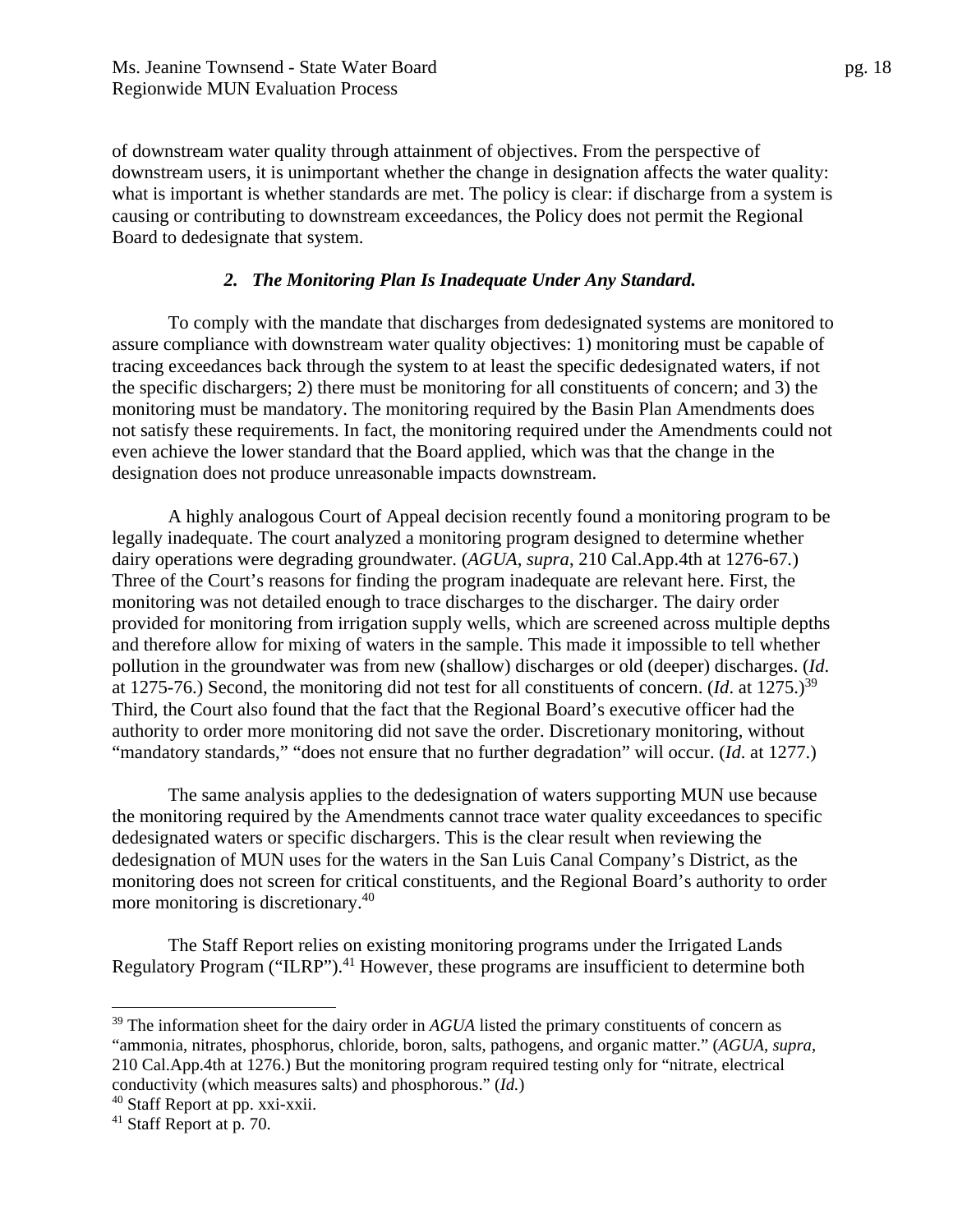dedesignation throughout the entire Central Valley.

whether specific dedesignated waters are discharging pollutants into downstream waters and to determine which dischargers are contributing to exceedances. For instance, the current Waste Discharge Requirements for the Eastern San Joaquin Region for water year 2016 only contains 38 monitoring sites, which monitor all surface waters in a geographical area consisting of approximately 1 million acres of irrigated agricultural lands.<sup>42</sup> In its Second Draft of the Waste Discharge Requirements, proposed for adoption in January, the State Board reviewed the existing monitoring in the Eastern San Joaquin Region and found that it is not "of sufficient density (spatially and temporally) to identify general locations of possible pollution."<sup>43</sup> The State Board concluded that current surface monitoring programs lacks the capacity to detect exceedances and track them through the watershed. The State Board went on to propose convening a new expert panel to develop a new methodology for monitoring surface waters. It is difficult to square the State Board's proposed finding that existing monitoring is insufficient for the purposes of regulating agricultural pollution in the Eastern San Joaquin region with the Regional Board's reliance on existing monitoring programs to implement the MUN

The application of the Regional Board's process to the 231 water bodies dedesignated in the San Luis Canal Company's territory illustrates the insufficiency of the process outlined in the Basin Plan Amendments. Amendment.<sup>44</sup> The monitoring review for downstream water bodies revealed that the major downstream waters, Salt Slough and the San Joaquin River, contained exceedances for several drinking water contaminants.<sup>45</sup>

The Staff Report makes clear that the Regional Board is not interested in tracing these exceedances back to the specific dedesignated water bodies or specific dischargers that are causing or contributing to these exceedances. In fact, based on the monitoring data available, making such a determination is impossible. There is only one monitoring site within the San Luis Canal Company's territory. It is in Salt Slough, downstream of most of the water bodies

<sup>&</sup>lt;sup>42</sup> Modified Eastern San Joaquin Draft Waste Discharge Requirements (Second Staff-Proposed Draft), App. A, Attach. B, at pp. 5-7.

<sup>&</sup>lt;sup>43</sup> In the Matter of Review of Waste Discharge Requirements General Order No. R5-2012-0116 for Growers Within the Eastern San Joaquin River Watershed that are Members of the Third-Party Group, Second Draft, at p. 58-62 ("ESJ WDRs Second Draft") available at

https://www.waterboards.ca.gov/public\_notices/petitions/water\_quality/a2239\_sanjoaquin\_ag.shtml <sup>44</sup> The case-by-case monitoring assessments are intended to "ensure that relevant water quality objectives will be monitored to prevent potentially unreasonable water quality impacts." (Response to Comments at p. 4.) Evaluating the case studies therefore is a valid way to assess the Basin Plan Amendment evaluation

process.

 $45$  Staff Report, Appendix E, at 277. Salt Slough tested as impaired for electrical conductivity, total dissolved solids, *E. coli*, dissolved oxygen, boron, chlorpyrifos, DDE, DDT, dimethoate, and diuron. Downstream portions of the San Joaquin River are listed as impaired in the California 2010 303(d) integrated Report for boron, chlorpyrifos, DDE, DDT, diazinon, diuron, EC, group A pesticides, mercury, selenium, temperature, toxaphene, unknown toxicity, and alpha-BHC/alpha-HCH. (*Id.* at 277-8.) Although the Staff Report states that "many of these constituents are being addressed by a TMDL control program," the 2012 California 303(d) integrated report lists TMDLs as having been approved only for chlorpyrifos and diazinon. (*Id.* at 280; 2012 California 303(d) Integrated Report, available at https://www.waterboards.ca.gov/water\_issues/programs/tmdl/integrated2012.shtml.)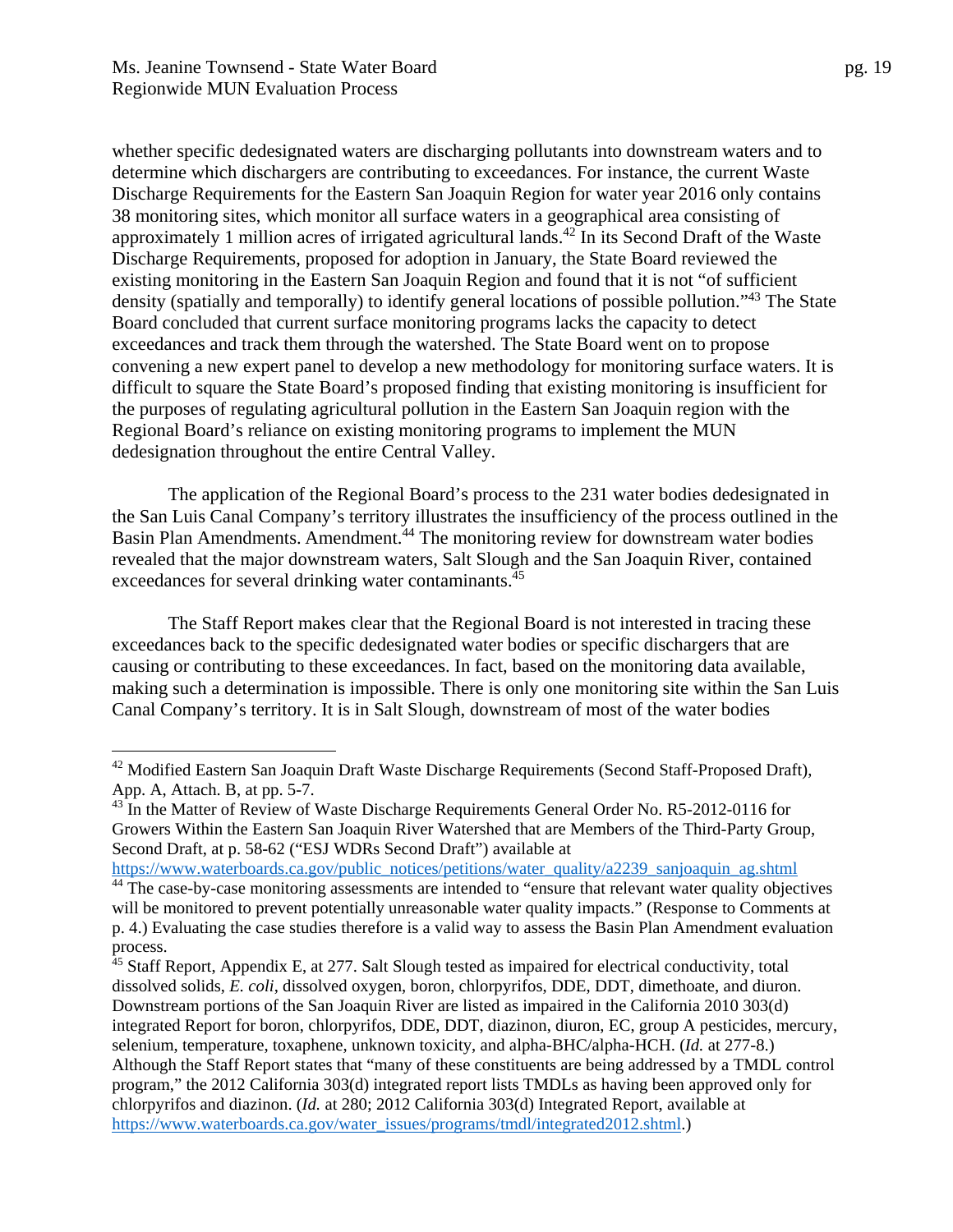proposed for designation.<sup>46</sup> If exceedances are detected at that monitoring site (as they have been), there is no way to trace those exceedances back to the operations that discharged them into the waters. In other words, if nothing changes, exceedances will continue. The monitoring program for dedesignation of water bodies in the SLCC, therefore, does not meet the requirement that discharges from dedesignated systems be monitored to "assure compliance with all relevant water quality objectives."<sup>47</sup>

Additionally, the single monitoring site on Salt Slough does not test for several constituents of concern in the San Joaquin basin.48 Missing constituents include chloride, perchlorate, sodium, sulfate, total dissolved solids, aluminum, iron (total), manganese (total), mercury, alpha-BHC/alpha-HCH, bis (2-ethylhexyl) phthalate, trihalomethanes, DDE, DDT, diazinon, dimethoate, dieldrin, chlordane, endrin, heptachlor, heptachlor epoxide, lindane, endosulfan (total), and toxaphene.<sup>49</sup> Of these missing constituents, downstream waters are impaired for TDS, DDE, DDT, dimethoate, toxaphene, and alpha-BHC/alpha-HCH. Although several of these are monitored farther down the San Joaquin River, by that point discharges will have been mixed with discharges from other (possibly dedesignated) water systems, making it impossible to determine whether SLCC, let alone any particular operation within SLCC, was the source of those discharges.

Moreover, the Regional Board's finding that there were "no data gaps" with the monitoring program for the SLCC dedesignations is both illogical and lacking in the requisite evidentiary support for dedesignating water bodies.<sup>50</sup> These missing constituents are clear examples of a data gap. The Regional Board's use of the SLCC dedesignation as a successful case study, despite these clear deficiencies, throws the entire program's analytical framework into doubt.

Finally, the Basin Plan Amendments give the Regional Board authority to order additional monitoring if it determines that existing data is insufficient.<sup>51</sup> But this is not enough to save the monitoring program. As discussed above, mere discretionary authority to order additional monitoring cannot save a program that does not in fact require enough data to determine whether discharges are leading to water quality impacts. (See *AGUA*, *supra*, 210 Cal.App.4th at 1277.) Moreover, the Regional Board's discussion of the monitoring in the SLCC territory clearly demonstrates that the Regional Board is not requiring the necessary evidentiary support to dedesignate MUN uses from waters, let alone assuring adequate monitoring is ordered to comply with the requirement for dedesignation set forth in the Drinking Water Policy.

1

<sup>&</sup>lt;sup>46</sup> Staff Report, Appendix D, at 162 (map of Monitoring Sites in the Lower San Joaquin Basin showing only one site in SLCC's territory.)

<sup>&</sup>lt;sup>47</sup> Sources of Drinking Water Policy at p. 3. The Regional Board appears to be treating the entire SLCC network as one "system" for the purposes of the monitoring analysis. But the rest of the analysis treats each water body within the SLCC as separate water bodies subject to separate evaluation using the flow charts. There is no discussion of this inconsistency in the Staff Report.

<sup>&</sup>lt;sup>48</sup> Compare Appendix C, Constituents of Concern in Lower San Joaquin River, with Appendix D, Lower San Joaquin River Comprehensive Monitoring Guide.

<sup>49</sup> *Id.* 

<sup>50</sup> Staff Report, Appendix E, at p. 278.

<sup>51 (</sup>Resolution R5-2017-0088, Attach. 1 at 12.)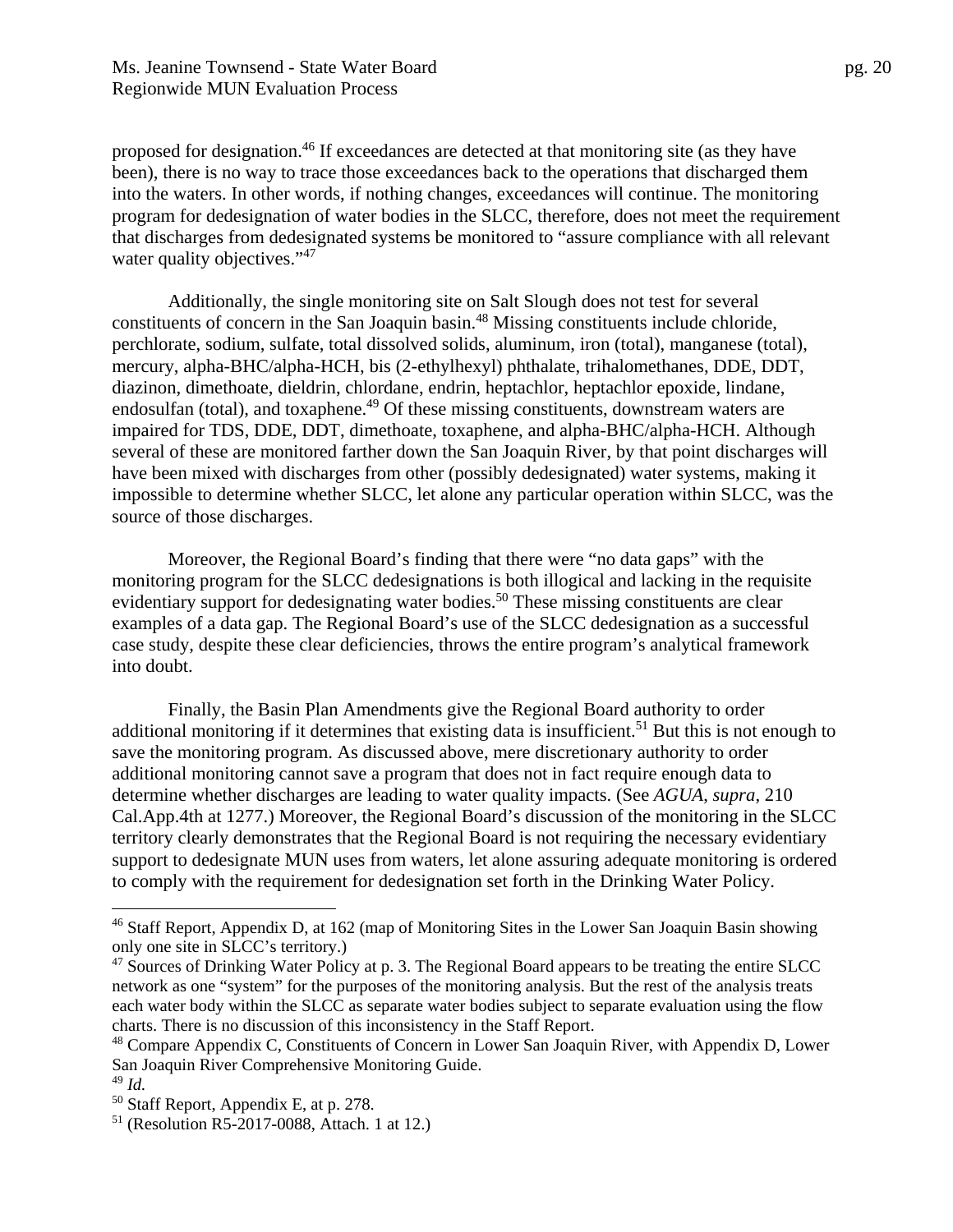The Sources of Drinking Water Policy does not give the Regional Board authority to dedesignate waters unless it can be assured that discharges from those waters into waters supporting MUN uses are not causing or contributing to exceedances of water quality objectives. The State Board must direct the Regional Board to order sufficient monitoring, based on the appropriate evidentiary support, at the time any MUN use is designated in order to ensure that downstream uses will be protected, as required.

*Statement that this issue was raised before the Regional Board: The inadequacy of monitoring* was raised by the Baykeeper Letter<sup>52</sup> and the Sacramento River Water Protection Program Letter.<sup>53</sup>

*Statement that the Regional Board's response to this comment was inadequate:* The Response to Comments document does not document any changes to the monitoring program as a result of the comments raised.54

#### *B. The LMUN Beneficial Use Unlawfully Fails to Require Monitoring.*

The Amendments' approach to monitoring LMUN waters is inadequate. In fact, there is no mandatory monitoring, which is particularly inappropriate since this new designated use subcategory is essentially a MUN dedesignation for waters that are not exempted from MUN designation under the Drinking Water Policy, as discussed above.<sup>55</sup> The Regional Board stated that it may use "triggers" to evaluate compliance with water quality objectives, but specified that such "triggers" will not represent regulatory levels of exceedances for any constituents.<sup>56</sup> This statement is inconsistent with federal and state law for several reasons.

First, "triggers" are the indication that a narrative, as opposed to numerical, water quality objective has been violated. Thus, a "trigger" would represent a regulatory level exceedance for a constituent. Second, the "triggers" that the Regional Board uses in the context of evaluating water quality for waters supporting LMUN uses are in fact violations of water quality objectives for *other* beneficial uses for the same water body. Thus, the "trigger" in this regard is also a regulatory level exceedance for the particular constituent. Third, the fact that the Regional Board contends that no level of any constituent would constitute a violation of the water quality objective established to protect the uses of these waters itself demonstrates that both the use designation and the associated water quality objective adopted to protect that use are inconsistent with minimum requirements for water quality standards under both federal and state law.

Nevertheless, even if such "triggers" were appropriate, a monitoring program that is based on a lack of enforceable standards is not allowed and is an abuse of a Regional Board's discretion. (*AGUA*, *supra*, 120 Cal.App.4th at 1277.) The Regional Board's Response to

<sup>52</sup> Baykeeper Letter, at pp. 2-3.

<sup>53</sup> SRSWPP Letter at pp. 3, 7-10.

<sup>54</sup> Response to Comments at pp. 4-5.

<sup>55</sup> Resolution R5-2017-0088, Attach. 1, at p. 12.

<sup>56</sup> *Id.*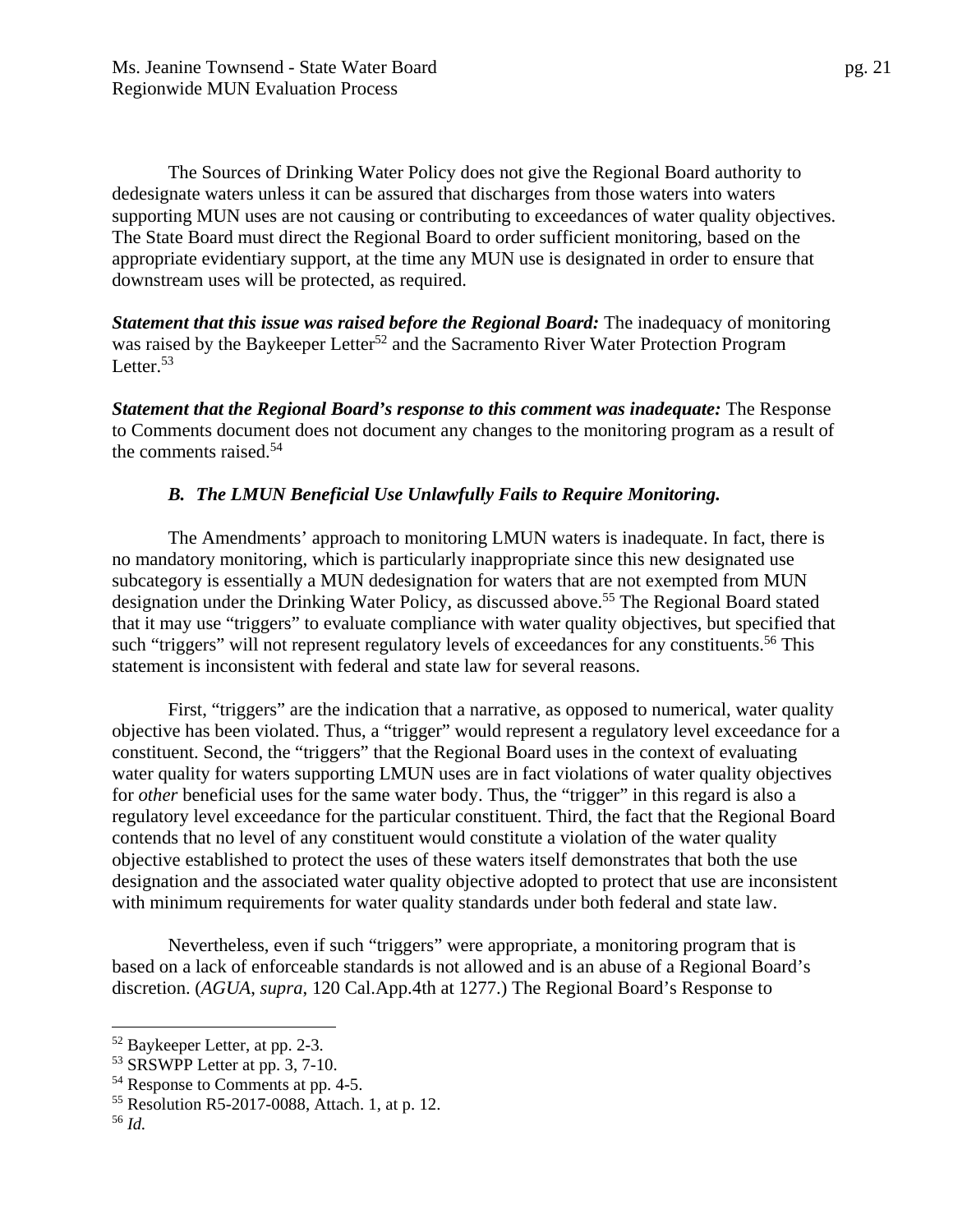Comments highlights the problems with the lack of mandatory monitoring. A key paragraph begins, "if a discharge to an LMUN water body that is upstream of a MUN water body is causing a slight amount of degradation in downstream water quality in a waterbody that is considered high quality for the constituent at issue...."<sup>57</sup> The rest of the paragraph goes on to detail how the Regional Board would respond to such a situation. However, given the fact that there is no mandatory monitoring of discharges into LMUN waters, it is highly unlikely that the Regional Board will know which of the many discharges into the water are causing the degradation. In fact, as discussed above, given the extremely thin coverage of monitoring sites in the Central Valley, the Board will be unlikely to know whether any particular LMUN water body is contributing to downstream degradation if such exceedance is detected at all.

Furthermore, neither the Regional Board nor any discharger would be required to review or enforce exceedances of waters that undergo or have undergone Regionwide MUN Evaluation process, as the Basin Plan only requires the review of monitoring "[a]s resources permit." (Staff Report, p. xxi.)

The Process, therefore, does not provide sufficient monitory to ensure that downstream waters meet water quality objectives. The Regional Board refuses to order sufficient monitoring to determine which discharges are causing degradation. And, without the requisite monitoring data, the Regional Board makes an unsubstantiated claim that discharges into waters supporting LMUN uses will not degrade downstream uses and, thus, is allegedly consistent with the state antidegradation policy (which, as discussed above, is legally insufficient). The evidence in the record does not support this. And the application of the Process to the SLCC waters demonstrates the Process's flaws. The State Board should direct the Regional Board to develop a monitoring program that will allow it to trace downstream degradation to discharges into LMUN waters.

*Statement that this issue was raised before the Regional Board***:** Sufficiency of the monitoring for redesignated areas was raised by the SRSWPP Letter, at p. 7. The inadequacy of the LMUN designation to protect downstream uses was raised in the Baykeeper Letter at p. 4.

*Statement that the Regional Board's response to this comment was inadequate***:** The Response to Comments identified no significant changes to the Basin Plan Amendment or staff report in response to these comments.

## **IV. The Amendments Do Not Assess Groundwater Impacts.**

The Central Valley is currently in a drinking water crisis. Nitrate and other toxic chemical pollution impacts hundreds of thousands of wells, many of which serve low-income populations and communities of color. The Staff Report contains insufficient discussion of the impact that dedesignation will have on discharges of pollutants to groundwater, including seepage from canals and drains to groundwater, increases in pollutants in downstream floodplains that will then discharge to groundwater, and the cumulative effects of dedesignation across the Basins.

# *A. The Staff Report Fails to Analyze Impacts on Groundwater Quality.*

<sup>57</sup> Response to Comments at p. 9.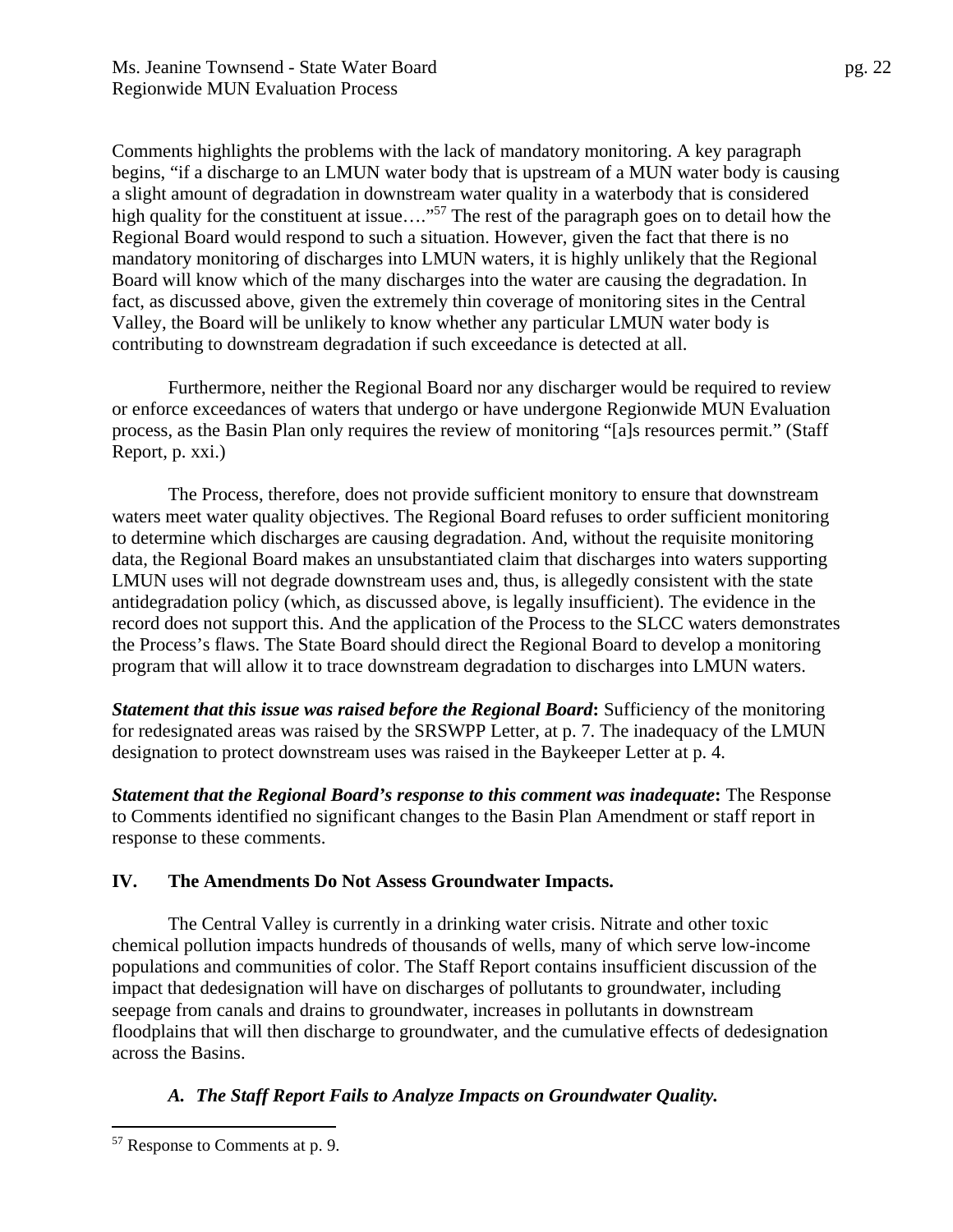Ms. Jeanine Townsend - State Water Board pg. 23 Regionwide MUN Evaluation Process

The Staff Report, which as noted below serves as a Supplemental Environmental Document, makes no mention of impacts on groundwater quality. As such, it fails as an environmental analysis, and cannot support a proper Antidegradation analysis.

There is a direct and demonstrable connection between agricultural dominated waterways and groundwater. (See, e.g., F. Edwin Harvey & Steven S. Sibray, *Delineating ground water recharge from leaking irrigation canals using water chemistry and isotopes*, 39 GROUND WATER 408 (May 2001) (chemical and isotopic results used to delineate canal, surface, and ground water and indicate leaking canal water recharges the underlying Brule Aquifer); Mirudhula K, Impact of Lined/Unlined Canal on Groundwater Recharge in the Lower Bhavani Basin, 3 International Journal of Engineering Research & Technology 1327 (Sept. 2014) (analyzing groundwater recharge from agricultural canals); SUSAN A. THIROS, *Conceptual Understanding and Groundwater Quality of the Basin-Fill Aquifer in Salt Lake Valley, Utah*, U.S. Dept. of the Interior Professional Paper 1781, p. 20 (Dec. 2010) ("Seepage losses from canals can recharge both the shallow and deeper parts of the basin- aquifer because the canals flow mainly through secondary recharge areas. Groundwater recharge has increased by almost one-third from that of predevelopment conditions, primarily due to the addition of canal seepage and excess irrigation water." $)$ .)<sup>58</sup>

While there appears to be a lack of data specifically related to the leaching of contaminants within agricultural dominated water bodies to groundwater, these same studies strongly suggest such a connection. (See Thiros, *supra*, at p. 25 (Under modern conditions, canal seepage and infiltration of excess irrigation water have contributed to higher concentrations of dissolved solids (greater than 1,000 mg/L) in some areas in this part of the valley."); *Harvey*, *supra* (analyzing water chemistry to determine canal leakage).)

Further, it is indisputable that contamination in surface water can impact water quality in groundwater. (See, e.g., C. Winter, J.W. Harvey, O.L. Franke & W.M. Alley, *Ground Water and Surface Water a Single Resource*, U.S. Geological Survey Circular 1139 (1998).)<sup>59</sup>

Despite this established connection between groundwater and surface water quality, the Staff Report does not acknowledge the impact of removing water quality objectives in agricultural dominated surface water bodies. It is highly likely that failing to ensure that surface water quality is protected—through water quality objectives and robust monitoring requirement—will have a negative impact on underlying groundwater.

As the Staff Report does not acknowledge – let alone analyze – the impact of dedesignating agricultural dominated water bodies on underlying groundwater quality, it is inadequate as an SED. Further, the analysis in the SED cannot support a legally compliant Antidegradation analysis, because it does not consider impacts on high quality groundwater, or whether permitting degradation of groundwater is consistent with the maximum benefit to the people of California. This is especially true given the flaws with the proposed Limited MUN designation, which are discussed above, and the fact that the LMUN designation will by its own

<sup>58</sup> Available at https://pubs.usgs.gov/pp/1781/pdf/pp1781\_section2.pdf.

<sup>59</sup> Available at https://pubs.usgs.gov/circ/circ1139/htdocs/title.htm.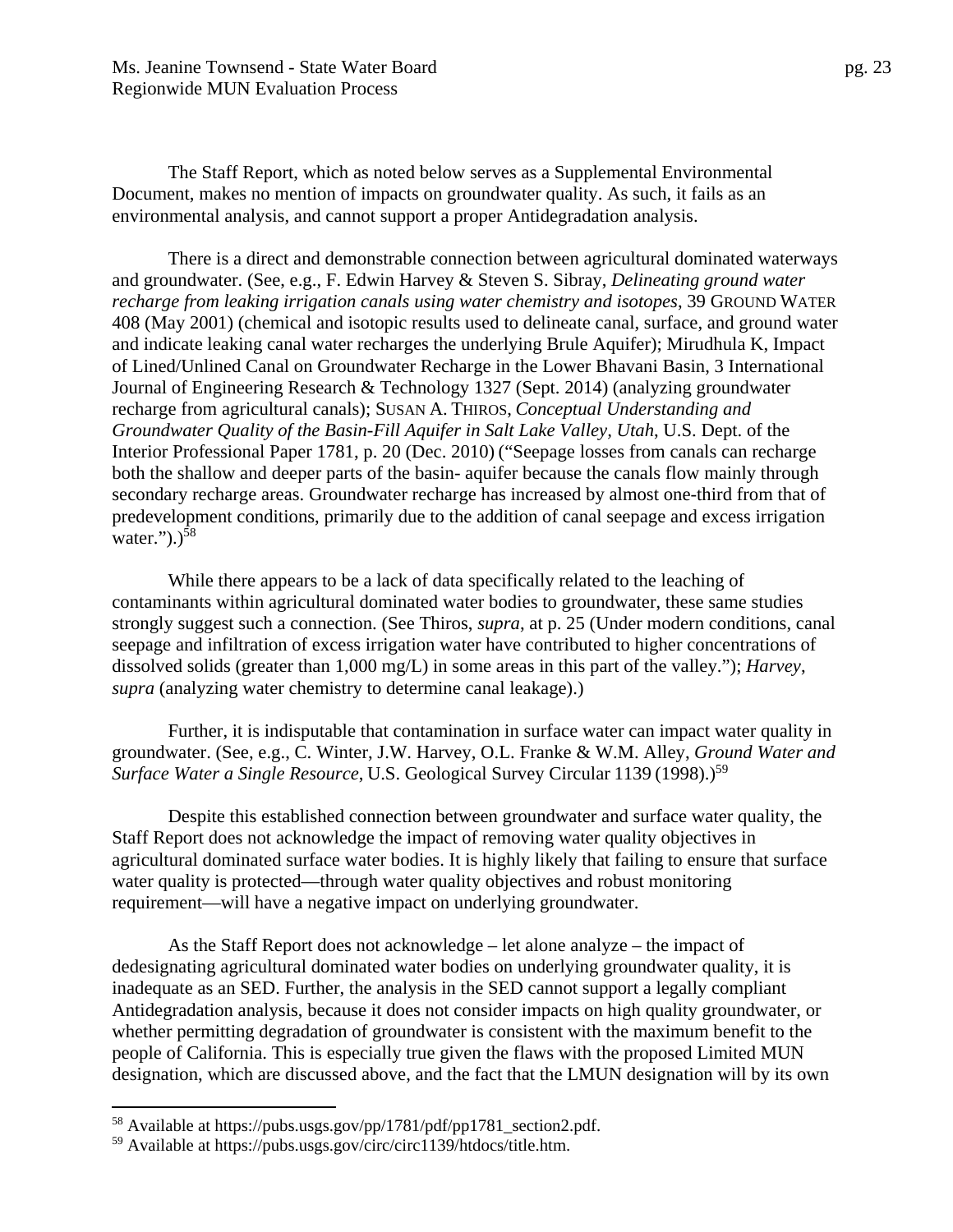terms only protects downstream beneficial uses with no mention of groundwater beneficial uses.

*Statement that this issue was raised before the Regional Board:* The insufficiency of the groundwater protection was raised by several parties, including the Valley Water Management Company and San Francisco Baykeeper.

*Statement that the Regional Board's Response to this comment was inadequate***:** The Response to Comments identified no significant changes to the Basin Plan Amendment or staff report in response to these comments. (*See*, Response to Comments, pp. 36-37; pp. 39-41.)

## *B. The Staff Report Fails to Consider the Disparate Impact of the Proposed Amendment on Communities of Color, Low-Income Communities and Disadvantaged Communities.*

Perhaps because the Staff Report fails to acknowledge potential impacts on groundwater quality, it also fails to discuss the fact that those impacts are likely to be disproportionately borne by disadvantaged communities. As evidenced by the SWRCB's Human Right to Water Portal, many rural low-income and disadvantaged communities in the Central Valley cannot afford to treat groundwater contamination, and thus do not have access to safe and affordable drinking water. These communities are typically majority communities of color, and suffer the most severe impacts from groundwater contamination.

Impacts on groundwater quality caused by the proposed Amendment will thus likely have a disparate impact on low-income communities, communities of color and disadvantaged communities. As a result, the proposed Amendment violates our State's commitment to equality and freedom from discrimination. (See Gov. Code § 11135(a) ("No person in the State of California shall, on the basis of sex, race, color, religion, ancestry, national origin, ethnic group identification, age, mental disability, physical disability, medical condition, genetic information, marital status, or sexual orientation, be unlawfully denied full and equal access to the benefits of, or be unlawfully subjected to discrimination under, any program or activity that is conducted, operated, or administered by the state or by any state agency, is funded directly by the state, or receives any financial assistance from the state.").)

Furthermore, the failure to adequately protect groundwater threatens California's Fair Employment and Housing Act, California Government Code 12900, et seq., which guarantee all Californians the right to hold and enjoy housing without discrimination based on race, color or national origin. (See also Gov. Code § 65008 (Any discriminatory action taken "pursuant to this title by any city, county, city and county, or other local governmental agency in this state is null and void if it denies to any individual or group of individuals the enjoyment of residence, landownership, tenancy, or any other land use in this state…"); Government Code §§ 12955, subd. (l) (unlawful to discriminate through public or private land use practices, decisions or authorizations).)

*Statement that this issue was raised before the Regional Board:* The insufficiency of the groundwater protection and disparate impacts on low-income communities and communities of color was raised by San Francisco Baykeeper.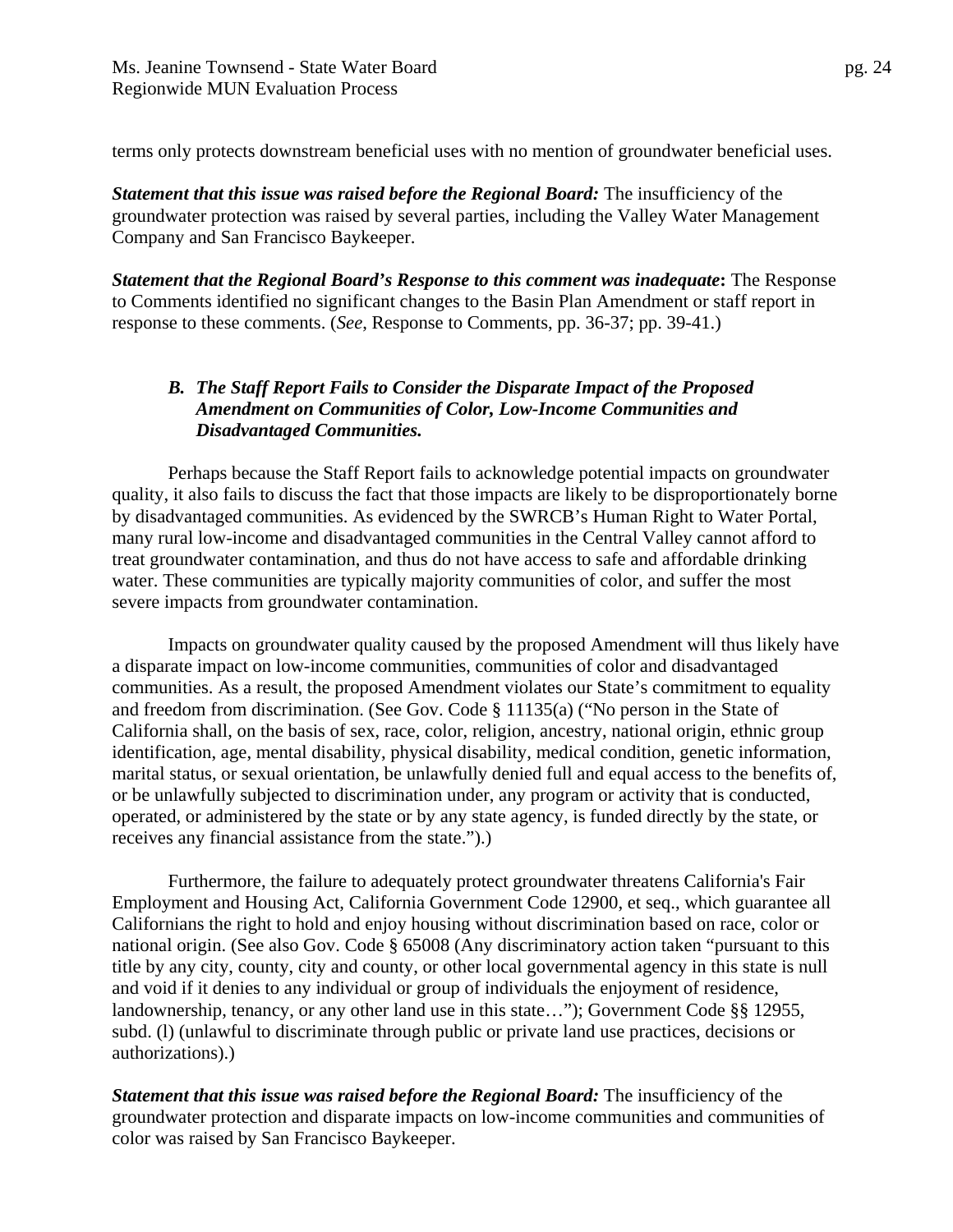*Statement that the Regional Board's Response to this comment was inadequate***:** The Response to Comments identified no significant changes to the Basin Plan Amendment or staff report in response to these comments. (*See*, Response to Comments, pp. 36-37; pp. 39-41.)

#### **V. The Basin Plan Amendments Must Undergo Peer Review.**

The Regional Board has improperly determined that the Basin Plan Amendments do not need to undergo peer review, as required under Health & Safety Code § 57004, as they allegedly do not rely on scientific findings or assumptions. Such a contention by the Regional Board is problematic for not only the 231 water bodies for which it removed the water quality standards necessary to protect sources of drinking water, but even more so for its creation of a Regionwide process to evaluate and lastly, for its creation of a beneficial use subcategory and associated water quality objective to necessary to protect those uses. Moreover, determination of the criteria and protocols to assess sufficient monitoring is complex. Last, for all water bodies not interpreted as "streams," a UAA is required which. A UAA is a structured scientific evaluation of use attainability, based on chemical and other scientific findings. (40 CFR §§ 131.3, subd. (g); 131.10, subd. (g); 131.10, subd. (j).)

Health & Safety Code § 57004 requires that an agency submit the "scientific portions of" a new rule to an external scientific body for peer review. A "rule" is explicitly defined as a policy that is adopted by the State Water Resources Control Board or Regional Boards "pursuant to the Porter-Cologne Water Quality Control Act (Division 7 (commencing with Section 13000) of the Water Code) that has the effect of a regulation and that is adopted in order to implement or make effective a statute." (Health & Saf. Code § 57004, subd. (a)(1)(B).) These Basin Plan Amendments are clearly such a "rule." The "scientific portions" of a rule include "foundations of a rule that are premised upon, or derived from, empirical data or other scientific findings, conclusions, or assumptions establishing a regulatory level, standard, or other requirement for the protection of public health or the environment." (Heath & Saf. Code § 57004, subd. (a)(2).)

The Regional Board has not sufficiently justified why the proposed Basin Plan Amendments, in contrast to other basin plan amendments, would not undergo peer review.<sup>60</sup> In its No Peer Review Justification,  $61$  the Regional Board states that it has not made any scientific findings: the Basin Plan Amendments are a pure "policy determination by the Board."62 The Board further states that the dedesignation of MUN does not "establish a new standard" because the dedesignation is consistent with exception 2b to the Sources of Drinking Water Policy.<sup>63</sup>

1

 $60$  E.g. The San Joaquin River Organophosphorous (OP) Pesticide TMDL - Peer Review Report (2005), Peer Review available at

https://www.waterboards.ca.gov/centralvalley/water\_issues/tmdl/central\_valley\_projects/san\_joaquin\_op pesticide/peer\_review\_report/index.shtml; Central Valley Pyrethroid Pesticides TMDL and Basin Plan Amendment, available at

https://www.waterboards.ca.gov/centralvalley/water\_issues/tmdl/central\_valley\_projects/central\_valley\_p esticides/pyrethroid\_tmdl\_bpa/.<br><sup>61</sup> Staff Report, Appendix K, at pp. 320-22.

<sup>62</sup> *Id.* at 321.

<sup>63</sup> *Id.* at 321-22.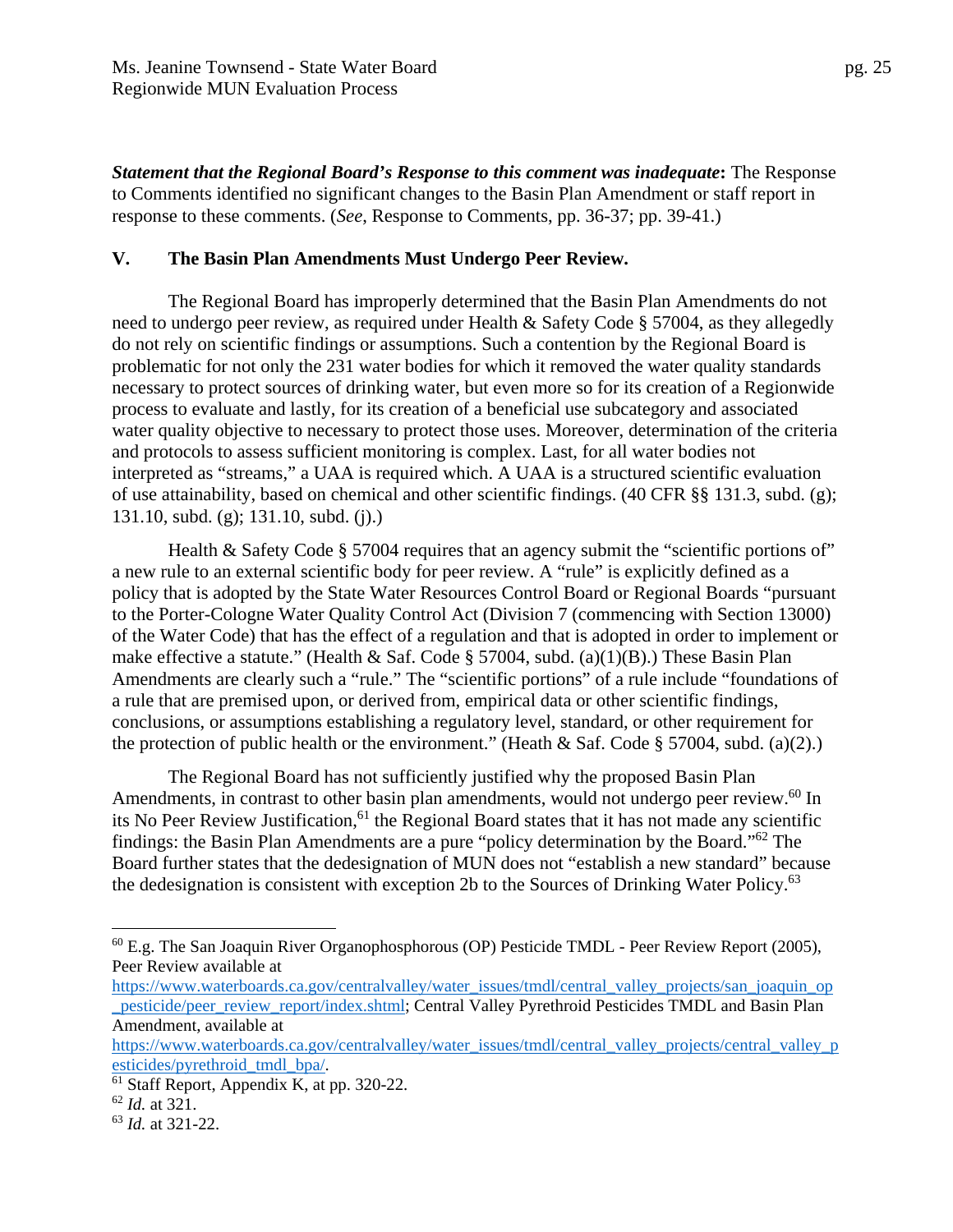Yet, clearly the Basin Plan Amendments involve, or should involve, findings based on scientific evidence. In addition, the Amendments clearly rely on "scientific findings, conclusions, or assumptions" to "establish a new "regulatory level or standard, or other requirement for the protection of public health or the environment." (Health & Saf. Code § 57004, subd. (a)(2).) The No Peer Review Justification states that the only portions of the Basin Plan Amendments that "establish a new standard" are those re-designating water bodies as LMUN.<sup>64</sup> Removal of the MUN designation, however sets a new standard in the de-designated waters by excising the requirement to meet the MCLs required by the MUN designation. The Clean Water Act is clear: "A water quality standard defines the water quality goals of a water body, or portion thereof, by designating the use or uses to be made of the water and by setting criteria that protect the designated uses." (40 CFR § 131.2.) Thus, removing a designated use, and hence the MCLs, is "setting a new standard" (in this case, a lower one). The fact that the Regional Board is making use of an existing policy to affect the dedesignation is irrelevant because these waters will be losing protection.

And while the Regional Board says that it does not rely on any empirical data, scientific findings, conclusions, or assumptions to dedesignate or redesignate water bodies, it should do so. This is clear from the face of the flowcharts that are at the heart of the program. The question of whether instream aquatic life beneficial uses exist, and their timing, are scientific questions, as are instream water quality and constituents of concern. In effect, the Regional Board would like to use its refusal to perform scientific evaluation of the effect of dedesignation and re-designation to insulate itself from the peer review requirement.

Moreover, the monitoring and surveillance program proposed by this amendment must meet specific requirements to assure protection of water quality objectives, including downstream uses. Whether or not the monitoring proposed in this amendment sufficiently meets that standard is a scientific finding that must undergo peer review. In the Response to Comments, the Regional Board admits that it reviews monitoring data.65 Determining whether the monitoring data supports a finding that downstream water quality objectives are being protected must rely on evaluation of this data. This is a scientific determination that requires peer review. The Response to Comments also states that staff has "appropriate expertise" to make this evaluation.<sup>66</sup> However, staff's expertise is irrelevant: the Legislature has determined that the public is entitled to review by outside scientists. When a Regional Board sets a new standard that relies on empirical data, it must send that determination out for peer review.

Redesignating waters to LMUN requires specific findings that the waterbodies have inherent limiting conditions that justify less-protective designations. Such a finding should be based on scientific evidence. Yet the Regional Board would make and implement this finding absent peer review. As written, the Basin Plan Amendments would allow Regional Board staff to change the MUN designation to LMUN, and that designation could be implemented without Regional Board approval and without peer review, yet this action undoubtedly establishes a "regulatory level, standard, or other requirement for the protection of public health or the environment." (Health & Safety C. § 57004.) Thus, approving this process without peer review would violate Health and Safety Code requirements.

<sup>64</sup> *Id.* at 321.

<sup>65</sup> Response to Comments at p. 41.

<sup>66</sup> *Id.* at 33.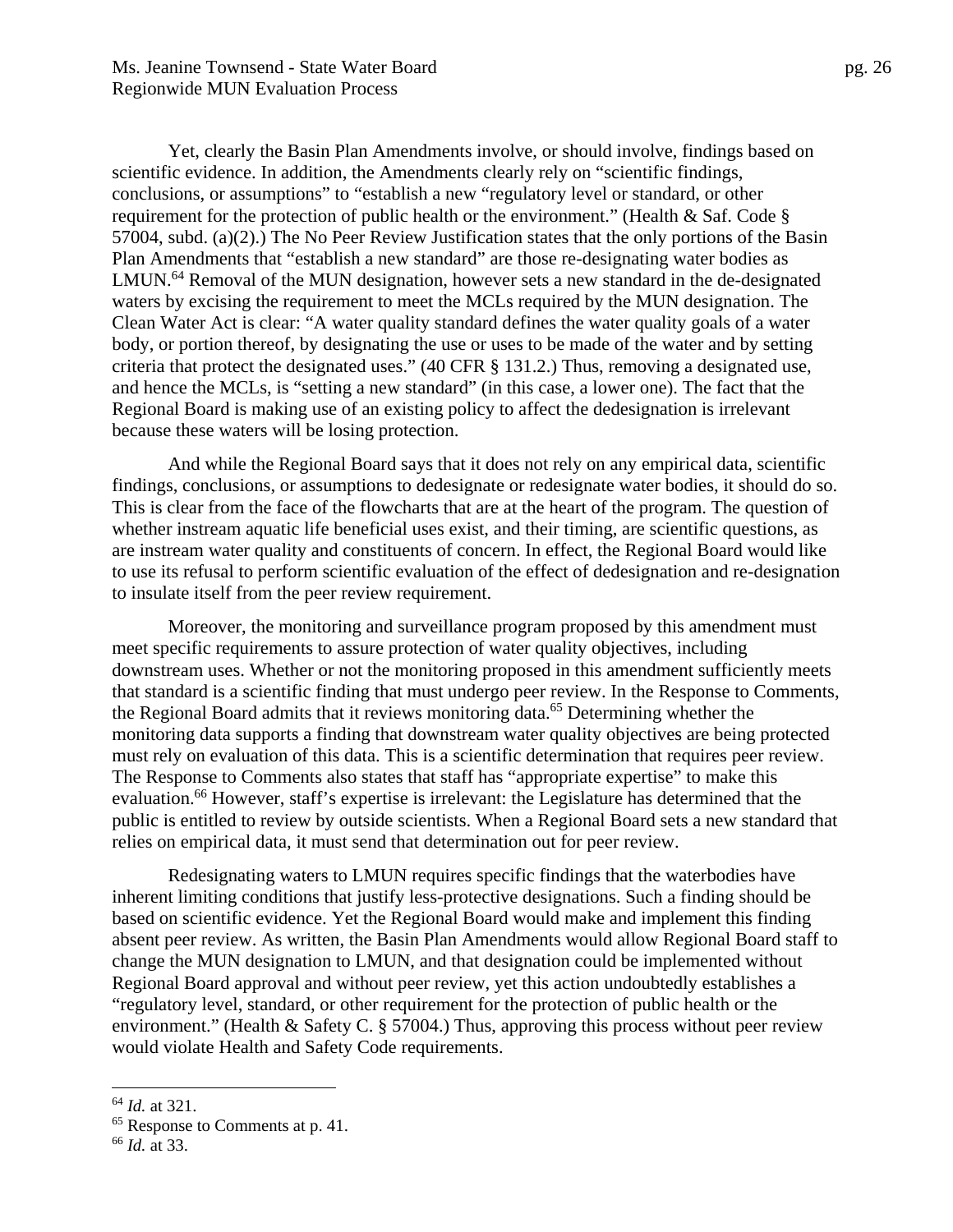*Statement that this issue was raised before the Regional Board:* The Regional Board's failure to perform required peer review was raised in the Baykeeper letter at pages 4-5 and the SRSWPP letter at 11.

*Statement that the Regional Board's response was inadequate:* The Regional Board addressed the peer review issue in the Response to Comments at pages 14, 33-34, 41. As discussed above, these discussions are inadequate and made no changes to the Basin Plan Amendments.

#### **VI. The Basin Plan Amendments Improperly Delegate Discretionary Decisions and Basin Plan Amendments to Staff.**

The Basin Plan Amendments allow Regional Board staff to determine whether the MUN designation should be removed for a specific waterbody. Under Porter Cologne and the Clean Water Act, designated uses are WQOs that must be approved by the Regional Board, State Board, and EPA. (Water Code § 13245; 33 U.S.C. § 1313, subd. (c); 40 CFR §131.10, subd. (c).) The Regional Board cannot lawfully delegate the authority to establish designated uses to staff. (Water Code § 13223.) The de-designations are only approved by the Regional Board in Step 3 of the Implementation Process after they are in effect and being implemented. (Draft Staff Report at 61.) Therefore, before the Regional Board adopts the de-designations formally into the Basin Plan, the de-designations may be used for all regulatory purposes, including permits. Labelling the staff decisions as "interim designations" cannot save this process. The dedesignations are changes to water quality objectives and cannot be implemented until the Regional Board, State Board, and EPA have approved them.

*Statement that this Issue was Raised before the Regional Board:* This issue was raised in the Baykeeper Letter at 4.

*Statement that Regional Board's Response is Insufficient:* The Response to Comments, at pp. 40-1, made no substantive changes.

## **VII. Basin Plan Amendments Do Not Comply with CEQA.**

 A project that qualifies as a certified regulatory program must prepare a substitute environmental document ("SED") that identifies significant environmental impacts and, if there are significant or potentially significant impacts, assess project alternatives and feasible mitigation measures. (Pub. Res. Code § 21080.5; Cal. Code Regs. tit. 14, § 15252; *Mountain Lion Foundation v. Fish and Game Commission* (1997) 16 Cal.4th 105, 133.) The Environmental Review contained in Chapter 13 of the Staff Report and the Environmental Checklist in Appendix L fail to comply with CEQA because they do not contain sufficient discussion of important environmental impacts, several of which are potentially significant.

The Environmental Review concludes that the Basin Plan Amendments would have a less than significant impact on water quality and biological resources.<sup>67</sup> With respect to water quality, the Regional Board concludes that agricultural dischargers have been routinely ignoring water quality objectives and discharging waste as if Exception 2b to the Sources of Drinking Water

 $\overline{a}$  $67$  Staff Report at pp. 93, 96.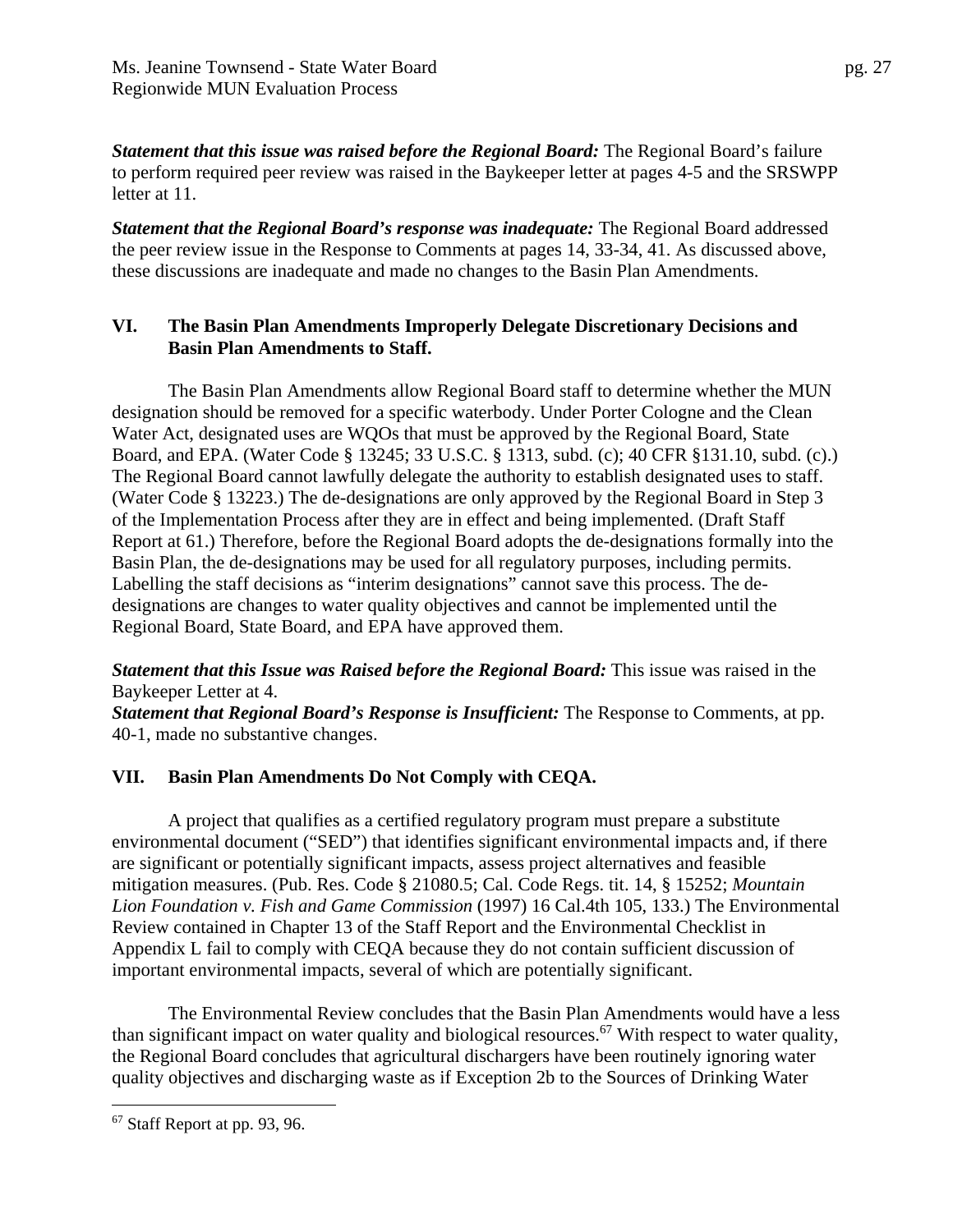policy was self-executing. 68 The Environmental Review does not address the fact that dischargers discharge into waters that do not meet Exception 2b and, thus, will have the beneficial use changed to MUN, have also been routinely ignoring the water quality objectives. Given this already heavily polluted baseline, the Regional Board assumes that de- and redesignating the water bodies at issue will create no new significant impacts. The Environmental Checklist's conclusion that the change would have no impact on "compliance with water quality standards" misses the point: water quality in the dedesignated and redesignated water bodies will decline.<sup>69</sup> The Regional Board must analyze this impact.

The Regional Board justifies the no significant impact finding by arguing that the existing Irrigated Lands Regulatory Program and other regulatory programs will protect downstream waters. This letter explains why that argument fails above. However, the Environmental Review is insufficient because it fails to address impacts to water quality and biological resources in the receiving waters themselves.<sup>70</sup> These waters are part of the environment and the Regional Board must discuss the impact to them.

The State Board should direct the Regional Board to address those issues, and if potentially significant impacts will exist, assess alternatives and mitigation measures.

#### *A. Biological Resources.*

With respect to biological resources, the Environmental Review fails to identify which, if any, waters proposed for de- or redesignation are currently listed for the wildlife supporting uses (e.g. WARM, COLD, WILD, BIOL, RARE, MIGR, SPAWN).71 For waters that are designated as supporting wildlife uses, it is reasonable to expect that the Regional Boards will protect those uses, to the extent such water bodies have been designated for beneficial uses. However, for waters which are not listed (especially, as discussed above, those not classified as "streams"), it is reasonable to expect the Regional Board to revise permits to allow for degradation of water quality. For instance, the Environmental Checklist states that the Regional Board will protect wildlife uses "where applicable," without specifying where those uses apply.<sup>72</sup> The Regional Board must analyze the potential impacts to water quality as a result of such degradation.

## *B. Water Quality.*

The discussion of water quality impacts is insufficient because it fails to address groundwater impacts whatsoever. In the Environmental Checklist, the Regional Board finds that there will be "no impact" on groundwater supplies.73 As discussed above, seepage from irrigation canals to groundwater is a significant contributor to groundwater pollution. Moreover, the Central Valley is currently in a drinking water crisis, with many people, especially in low income communities and communities of color, relying on contaminated drinking water wells.

 $68$  *Id* at pp. 93-4.

<sup>&</sup>lt;sup>69</sup> *Id.*, App. L, at p. 341.

 $70$  This letter also addresses impacts to biological resources above.

<sup>71</sup> Staff Report at pp. 96-98.

 $72$  Staff Report, App. L, at p. 333.

<sup>73</sup> *Id.* at 341.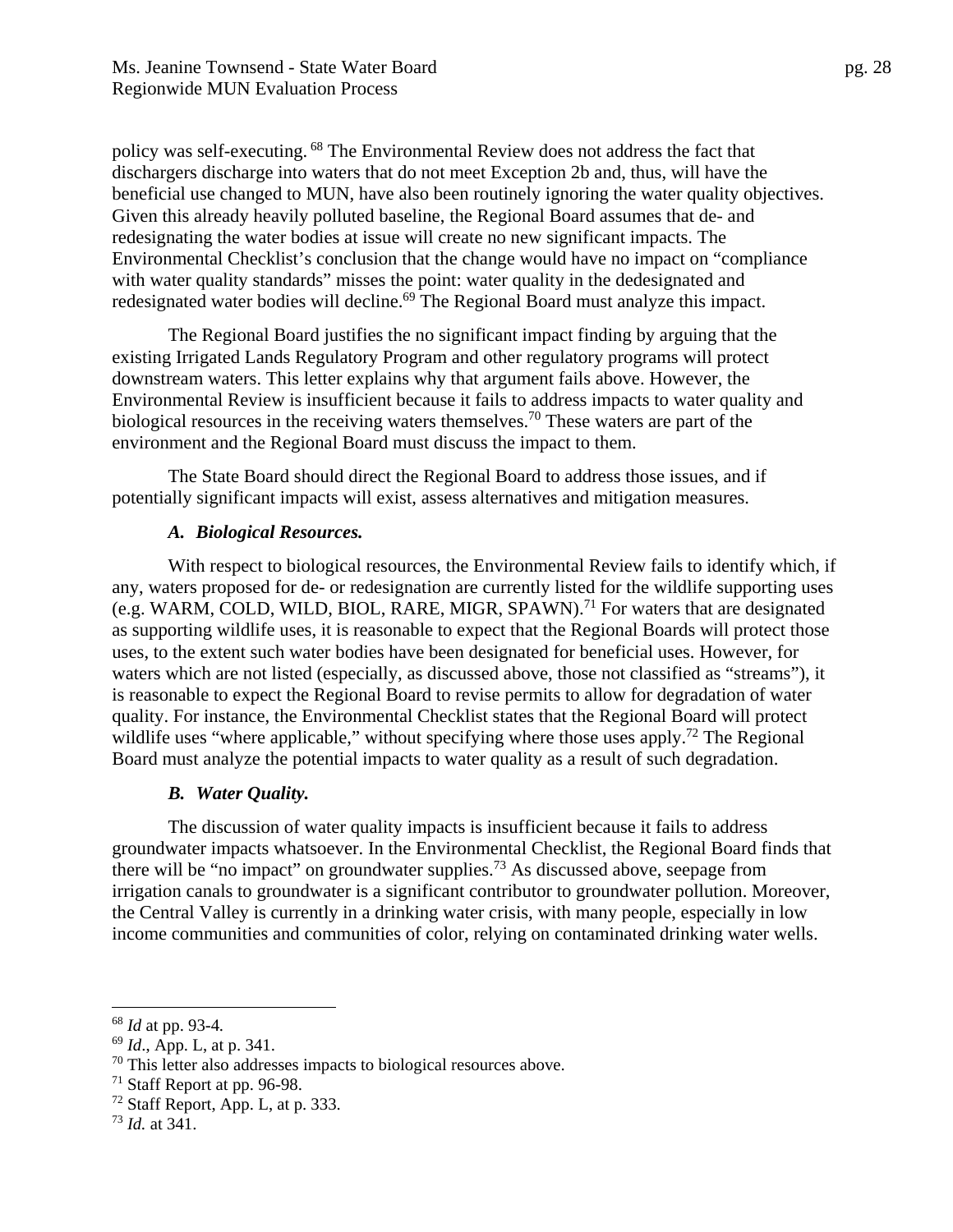The Staff Report acknowledges that many people in the region rely on groundwater for drinking water, and yet the Environmental Review ignores this issue.<sup>74</sup>

The Environmental Review discusses the potential for increased water reuse due to dedesignation.75 This could result in greater agricultural water efficiency but also higher concentrations of pollutants in dedesignated water bodies. The Regional Board, however, presents no data that would allow the public to judge the magnitude of such an increase. Given the potential for impacts to biological resources and groundwater, the public has a right to know how much of an increase in "constituent concentrations related to the MUN beneficial use" to expect. Without such demonstration, it is impossible to assess whether this change will be significant or not.

#### *C. Social Impacts.*

The Staff Report is required to analyze disparate social impacts related to physical impacts. (*Taxpayers for Accountable School Bond Spending v. San Diego Unified School Dist.*, 215 Cal. App. 4th 1013 (2013) ("If a project causes a direct or indirect in a physical condition in an area, any social impact on humans related to that physical change may be considered by a lead agency in determining whether the physical change is "significant" under CEQA.); CEQA Guidelines, § 15360 (significant effects may be either direct or indirect).) Thus, as discussed above, the failure to discuss impacts of potential degradation of groundwater used for drinking water violates CEQA.

#### *D. Cumulative Impacts.*

The Regional Board is required to evaluate cumulative impacts as part of its environmental review. A cumulative impact "consists of an impact which is created as a result of the combination of the project evaluated in the EIR together with other projects causing related impacts." (15 CCR § 15130, subd. (a)(1).) "Cumulative impacts can result from individually minor but collectively significant projects taking place over a period of time." (15 CCR § 15355, subd. (b).) The Environmental Review fails to consider the cumulative effect of the massive number of water bodies subject to dedesignation or redesignation and the effect of ongoing planning and regulatory efforts in the Central Valley.

Up to 6,000 water bodies are potentially eligible to lose MUN protection under the proposed Basin Plan Amendments.76 While the Staff Report analyzes several case studies, it does not provide analysis of what the changes to statewide water quality would be with such a largescale change. As discussed elsewhere in this letter, the monitoring networks under either ILRP, POTW or storm water discharge permits are not robust, particularly not so far as having capability to track exceedances back to dischargers covered by those respective permits, let alone non-covered dischargers. In addition, the affected region is huge: there are 2.36 million acres of irrigated agriculture in the Sacramento Valley, 2.1 million acres in the San Joaquin Valley, and up to 10 million acres in the Tulare Basin.<sup>77</sup> Thus, even small changes in water quality in the

 $74$  E.g. Staff Report at p. 36.

 $75$  Staff Report at p. 94

<sup>76</sup> Staff Report at p. 30.

<sup>77</sup> Staff Report at pp. 7, 9, 11.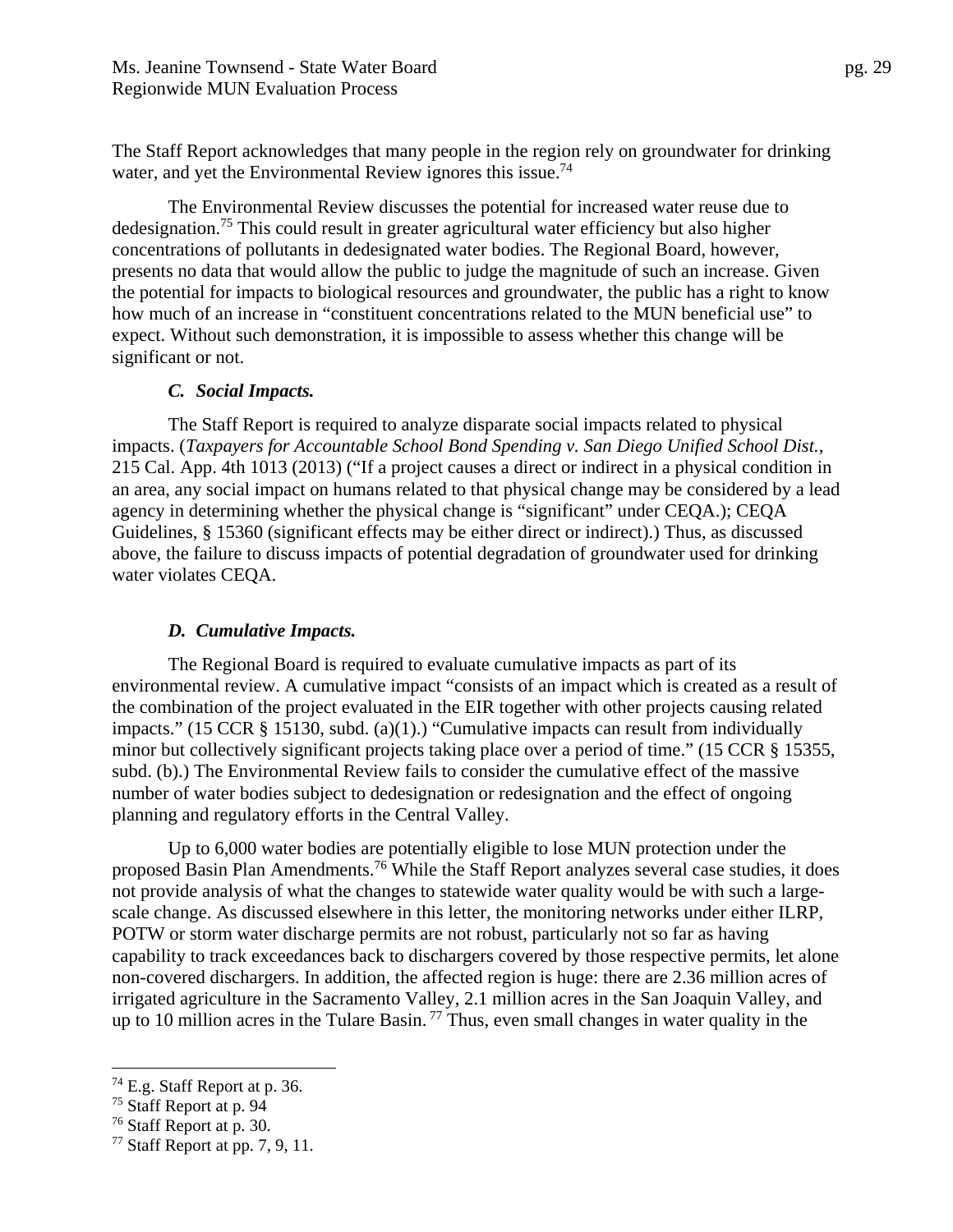ditches and canals proposed to lose their MUN designation are highly likely to result in significant effects on wildlife and groundwater. The Board must analyze these impacts.

Finally, the Regional Board must consider the possibility that other planning efforts in the Central Valley will cause cumulative impacts.

The following (three) elements are necessary to an adequate discussion of cumulative impacts: (1) A list of projects producing related or cumulative impacts, including those projects outside the control of the agency; (2) A summary of the expected environmental effects to be produced by those projects with specific reference[s] to additional information where that information is available, and (3) A reasonable analysis of the cumulative impacts of the relevant projects."

(*San Franciscans for Reasonable Growth v. City and County of San Francisco* (1984) 151 Cal.App.3d 61, 73 (agency abused its discretion by applying an unreasonably narrow list of relevant projects.).)

For instance, the CV-Salts proceedings have been taking place for years. In addition, the State Board is currently considering revised Waste Discharge Requirements for irrigated lands in the Eastern San Joaquin Region, which would be precedential for all ILRP permits statewide going forward. These proceedings will potentially change the face of water quality regulation in the Central Valley and the Regional Board must consider their cumulative effects that these changes, along with this Basin Plan Amendment, will have on the environment.

*Statement that this issue was raised before the Regional Board:* The Sacramento River Source Water Protection Program letter raised the issue of CEQA compliance at pages 10-12.

*Statement that the Regional Board's Response was inadequate:* In the Response to Comments, the Regional Board noted non-substantive changes to the Environmental Review and Checklist. These changes do not resolve the problems, noted above, with CEQA compliance.

#### **VIII. Basin Plan Amendments Do Not Comply with the Human Right to Water, Pursuant to Water Code §106.3 or Regional or State Board Policies.**

 Water Code §106.3 states that Regional and State Boards must consider the impacts of its actions on human right to accessible, clean, affordable drinking water. In addition, the Legislature declared that water used for domestic purposes is deemed the highest beneficial use. (Water Code §106.) Moreover, the State and Regional Boards have both adopted resolutions. Furthermore, Water Code §§ 174 and 179 have been amended to ensure the State and Regional Boards' coordination of their functions pertaining to both water quality control and people's access to safe and clean drinking water.

 As discussed above, the Regionwide MUN Evaluation Process will lower water quality standards for potentially over 6,000 water bodies, which impact surface and groundwater that are existing and potential sources of drinking water. The Regional Board's failure to address groundwater, in particular, in its assessment of impacts or implementation of monitoring requirements is an indication that people's right to drinking water was not seriously considered when adopting these Basin Plan Amendments.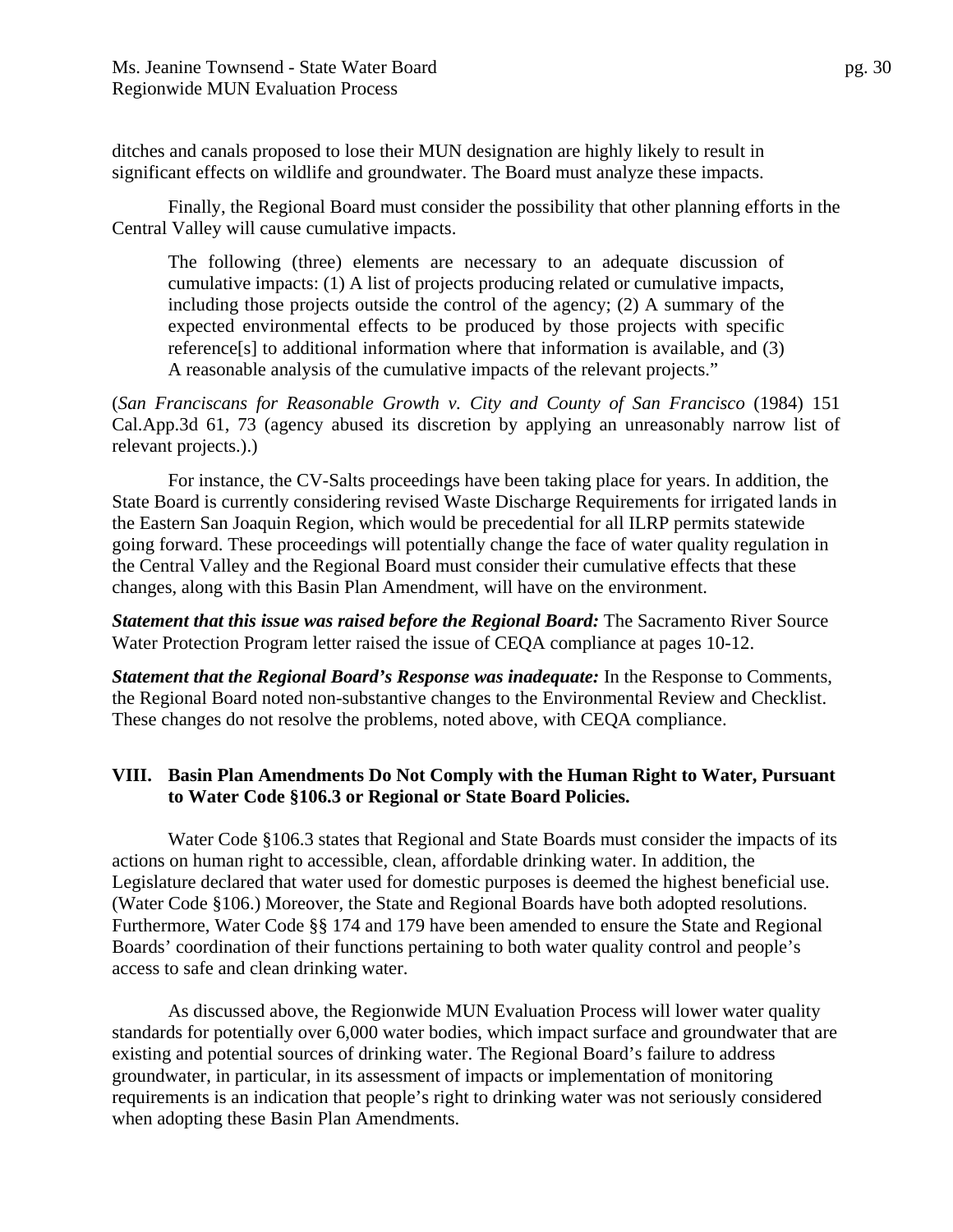*Statement that this issue was raised before the Regional Board:* The insufficiency of the groundwater protection and disparate impacts on low-income communities and communities of color was raised by San Francisco Baykeeper.

*Statement that the Regional Board's response to this comment was inadequate***:** The Response to Comments identified no significant changes to the Basin Plan Amendment or staff report in response to these comments. (*See*, Response to Comments, pp. 36-37; pp. 39-41.)

## **IX. Basin Plan Amendments Are Inconsistent with Reasonable Use and Public Trust Doctrines**

The "reasonable and beneficial use" doctrine is codified in the California Constitution, requiring that "the water resources of the State be put to beneficial use to the fullest extent of which they are capable, and that the waste or unreasonable use or unreasonable method of use of water be prevented, and that the conservation of such waters is to be exercised with a view to the reasonable and beneficial use thereof in the interest of the people and for the public welfare." (Cal Const., Art. X § 2; *see also United States v. State Water Resources Control Bd.* (1986) 182 Cal.App.3d 82, 105 ["…superimposed on those basic principles defining water rights is the overriding constitutional limitation that the water be used as reasonably required for the beneficial use to be served."].)

Along the same lines, the "public trust" doctrine applies to the waters of the State, and states that "the state, as trustee, has a duty to preserve this trust property from harmful diversions by water rights holders" and that thus "no one has a vested right to use water in a manner harmful to the state's waters." (*United States v. State Water Resources Control Bd.*, 182 Cal.App.3d at 106; *Nat'l Audubon Soc'y v. Superior Court* (1983) 33 Cal.3d 419, 426 ["before state courts and agencies approve water diversions they should consider the effect of such diversions upon interests protected by the public trust, and attempt, so far as feasible, to avoid or minimize any harm to those interests."].)

 The Staff Report does not mention, let alone apply, either the "reasonable and beneficial use" or "public trust" doctrines. Further, if it had, the degradation of "high quality waters of the State" as defined by the State Antidegradation policy would be inconsistent with those doctrines. As such, the Regional Board should not adopt the proposed amendment.

*Statement that this issue was raised before the Regional Board:* The reasonable use and public trust doctrines are legal issues implicated by many deficiencies with the Basin Plan Amendments, addressed above. As such, it is not required that they be raised by name in comments to the Regional Board.

*Statement that the Regional Board's response to this comment was inadequate***:** As discussed above, the Regional Board's responses to comments were insufficient and, as such, did not resolve inconsistencies with the reasonable use and public trust doctrines.

# **X. CONCLUSION**.

For the reasons discussed above, the Basin Plan Amendments do not meet the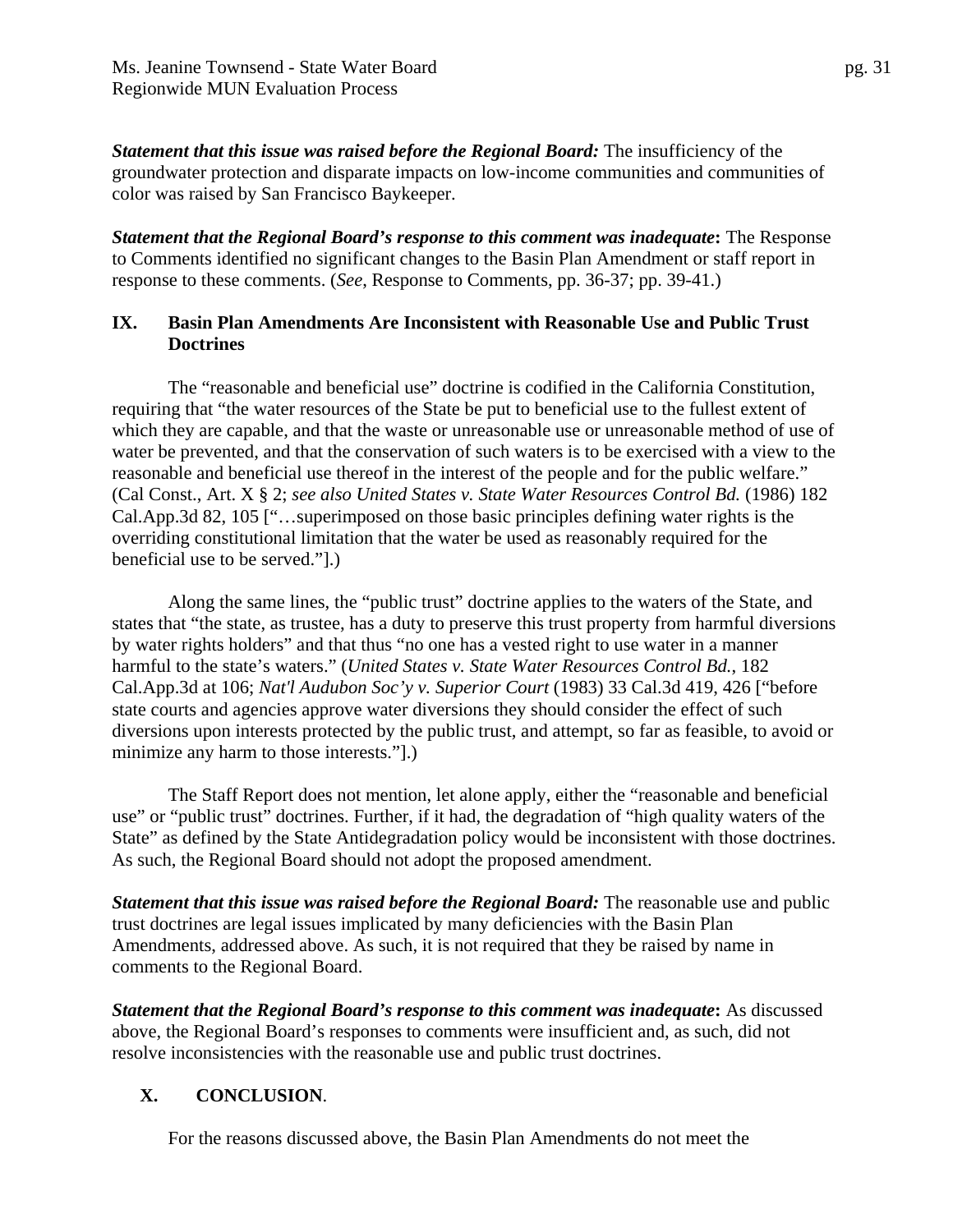requirements of the Clean Water Act, Porter-Cologne, the Drinking Water Policy and the other statutes discussed in this letter. We therefore request that the State Board send this matter back to the Regional Board for further consideration.

Thank you for your time and consideration of the matters addressed above. If you have questions or want to discuss any of these matters, please contact Lynne Saxton at lynne@saxtonlegal.com, 415-317-6713 or Nathaniel Kane at nkane@envirolaw.org, 510-208- 4555.

 $U$   $\sim$   $V$  $\sim$   $V$  $\sim$   $V$  $\sim$   $V$ 

Lynne Saxton Saxton & Associates

Mariame 11. Rove

Nathaniel Kane Environmental Law Foundation

Colin Sailey \_\_\_\_\_\_\_\_\_\_\_\_\_\_\_\_\_\_\_\_\_\_\_\_\_\_\_\_\_\_\_

Colin Bailey Environmental Justice Coalition for Water

 $\sim$   $\sim$   $\sim$ 

Bill Jennings California Sportfishing Protection Alliance

/s/ Medha Chandra

Medha Chandra Pesticide Action Network – North America

\_\_\_\_\_\_\_\_\_\_\_\_\_\_\_\_\_\_\_\_\_\_\_\_\_\_\_\_\_\_\_\_\_\_\_\_\_\_